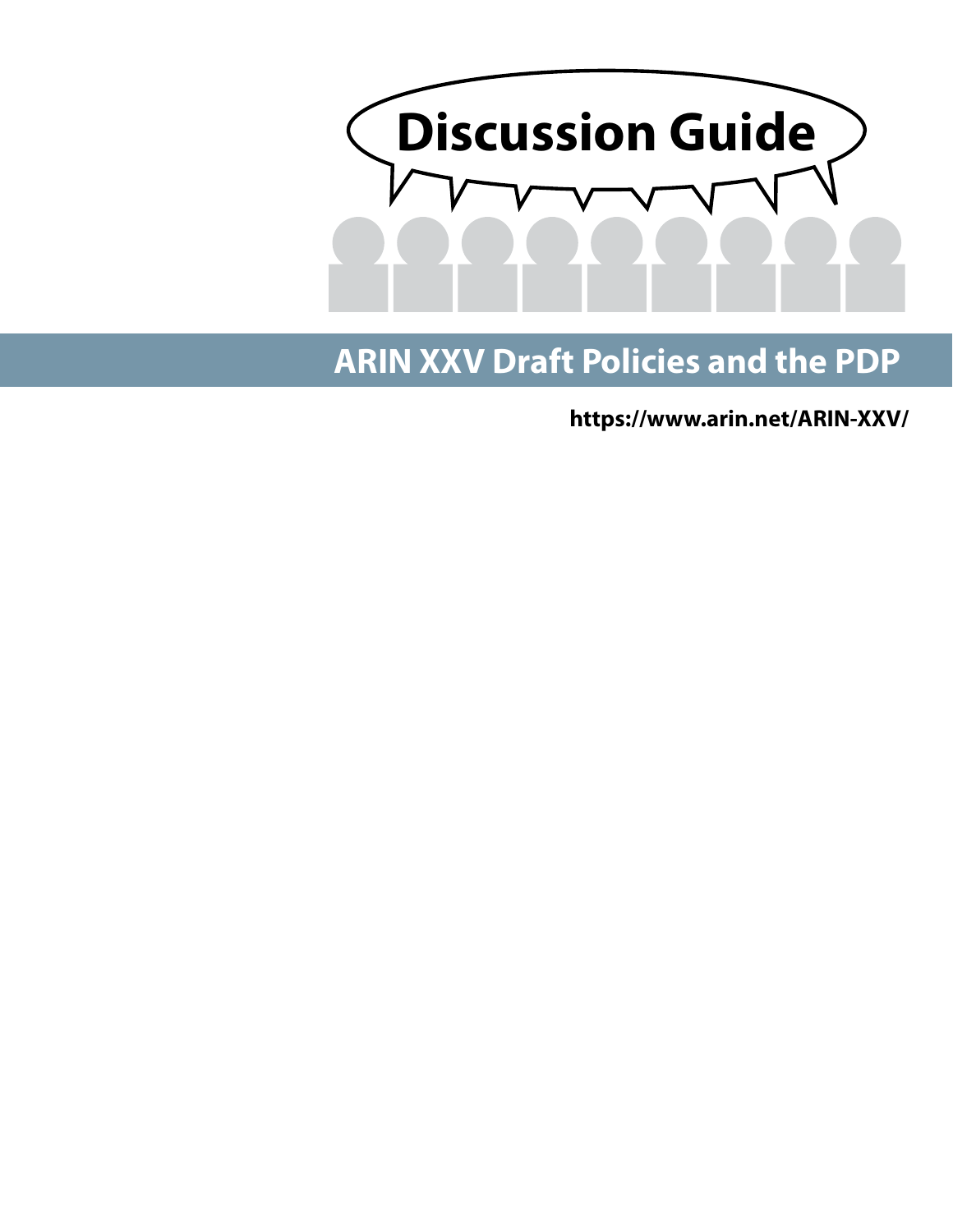# **Welcome**

Policies in the ARIN region are developed by the Internet community using the open and transparent process described in the ARIN Policy Development Process (PDP). The Internet community develops policies via discussion on the ARIN Public Policy Mail List (PPML) and at the ARIN Public Policy Meetings. Anyone may participate in the process – ARIN membership is not required.

The ARIN Board of Trustees adopts draft policies recommended to it by the ARIN Advisory Council if the Board determines that the PDP has been followed, that support and consensus for a policy has been reached among the community, and if the draft policies are consistent with ARIN's Articles of Incorporation and Bylaws and with the applicable laws and regulations.

The ARIN Public Policy Meeting is conducted in an orderly manner to understand the sense of the majority, to respect the views of the minority, and to protect the interests of those absent. Accordingly, the flow of the meeting is structured according to a published agenda and participants are expected to follow Meeting Courtesies and the Rules of Discussion.

# **Meeting Courtesies**

All participants are requested to:

- 1. Either mute or turn off all communications devices such as cell phones, PDAs, and pagers.
- 2. Mute the audio output of their computers and other electronic devices.
- 3. Listen to the speakers and not engage in activities that are unrelated to the draft policy being discussed, such as processing e-mail.

# **Draft Policy Discussion Structure**

Policy development is facilitated by the use of a structured process at the Public Policy Meeting. The steps in this process are:

- 1. Draft Policy Introduction: ARIN staff presents the history of the draft policy, including the date of introduction, the date of designation as a draft policy, and any previous considerations. The presentation also identifies the ARIN Advisory Council members who are shepherds of the draft policy.
- 2. E-mail Discussion Summary: ARIN staff presents a summary of the discussion related to the draft policy that occurred on the ARIN Public Policy Mailing List.
- 3. Legal Impact: ARIN staff presents the results of the analysis conducted by the ARIN General Counsel.
- 4. Implementation Impact: ARIN staff presents its impact analysis for implementing the draft policy.
- 5. Staff Observations: Staff presents any comments or observations about the draft policy.
- 6. Presentation: A member of the ARIN Advisory Council (or the petitioner) presents the draft policy.
- 7. Discussion: The Chair conducts a discussion of the draft policy using the Rules of Discussion.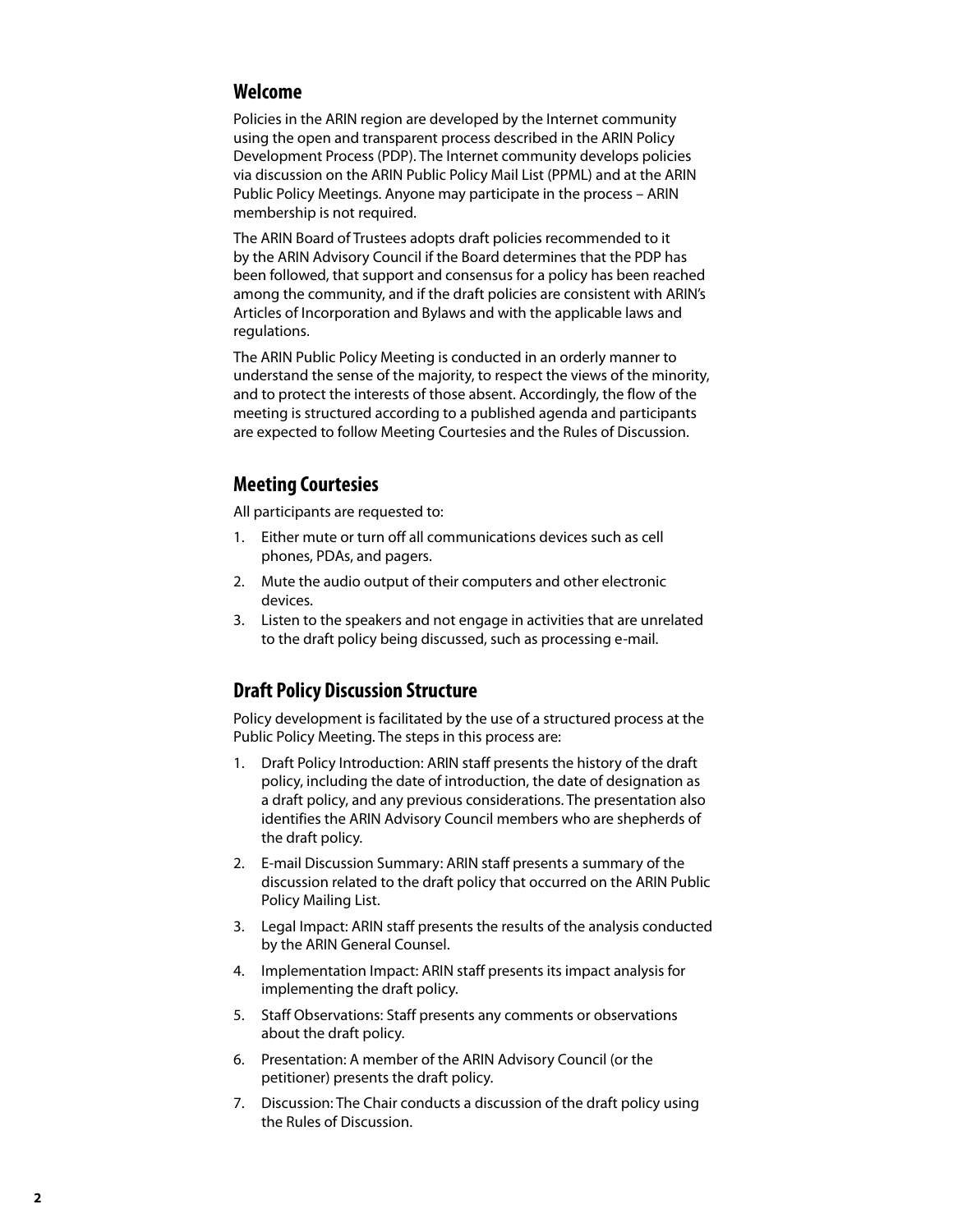# **ARIN XXV DISCUSSION GUIDE**

| <b>For Discussion</b>    |                                                                                                                                                                                                                                                   |
|--------------------------|---------------------------------------------------------------------------------------------------------------------------------------------------------------------------------------------------------------------------------------------------|
|                          | This document contains the draft policies on the<br>ARIN XXV agenda. The text of the draft policies<br>in this document is up to date through<br>21 April 2010.                                                                                   |
|                          | Included at the end of this document is a copy of<br>ARIN's Policy Development Process (PDP).                                                                                                                                                     |
|                          | The entire Internet community is invited and<br>encouraged to participate in these policy<br>discussions. Your active participation in these<br>discussions is vital to the process and will help to<br>form policies that are beneficial to all. |
|                          |                                                                                                                                                                                                                                                   |
| <b>Table of Contents</b> |                                                                                                                                                                                                                                                   |
| 4                        | Draft Policy 2010-1<br><b>Waiting List for Unmet IPv4 Requests</b>                                                                                                                                                                                |
| 6                        | Draft Policy 2010-2<br>/24 End User Minimum Assignment Unit                                                                                                                                                                                       |
| $\bullet$                | Draft Policy 2010-3<br><b>Customer Confidentiality</b>                                                                                                                                                                                            |
| 7                        | Draft Policy 2010-4<br>Rework of IPv6 allocation criteria                                                                                                                                                                                         |
| 8                        | Draft Policy 2010-5<br>Reduce and Simplify IPv4 Initial Allocations                                                                                                                                                                               |
| $\bullet$                | Draft Policy 2010-6<br>Simplified M&A transfer policy                                                                                                                                                                                             |
| $\bf \Phi$               | Draft Policy 2010-7<br>Simplified IPv6 policy                                                                                                                                                                                                     |
| $\mathbf{P}$             | Draft Policy 2010-8<br>Rework of IPv6 assignment criteria                                                                                                                                                                                         |
| 16                       | Policy Development Process (PDP)                                                                                                                                                                                                                  |
| 20                       | Appendix A: PDP Flowchart                                                                                                                                                                                                                         |
| 24                       | Appendix B: Policy Proposal Template                                                                                                                                                                                                              |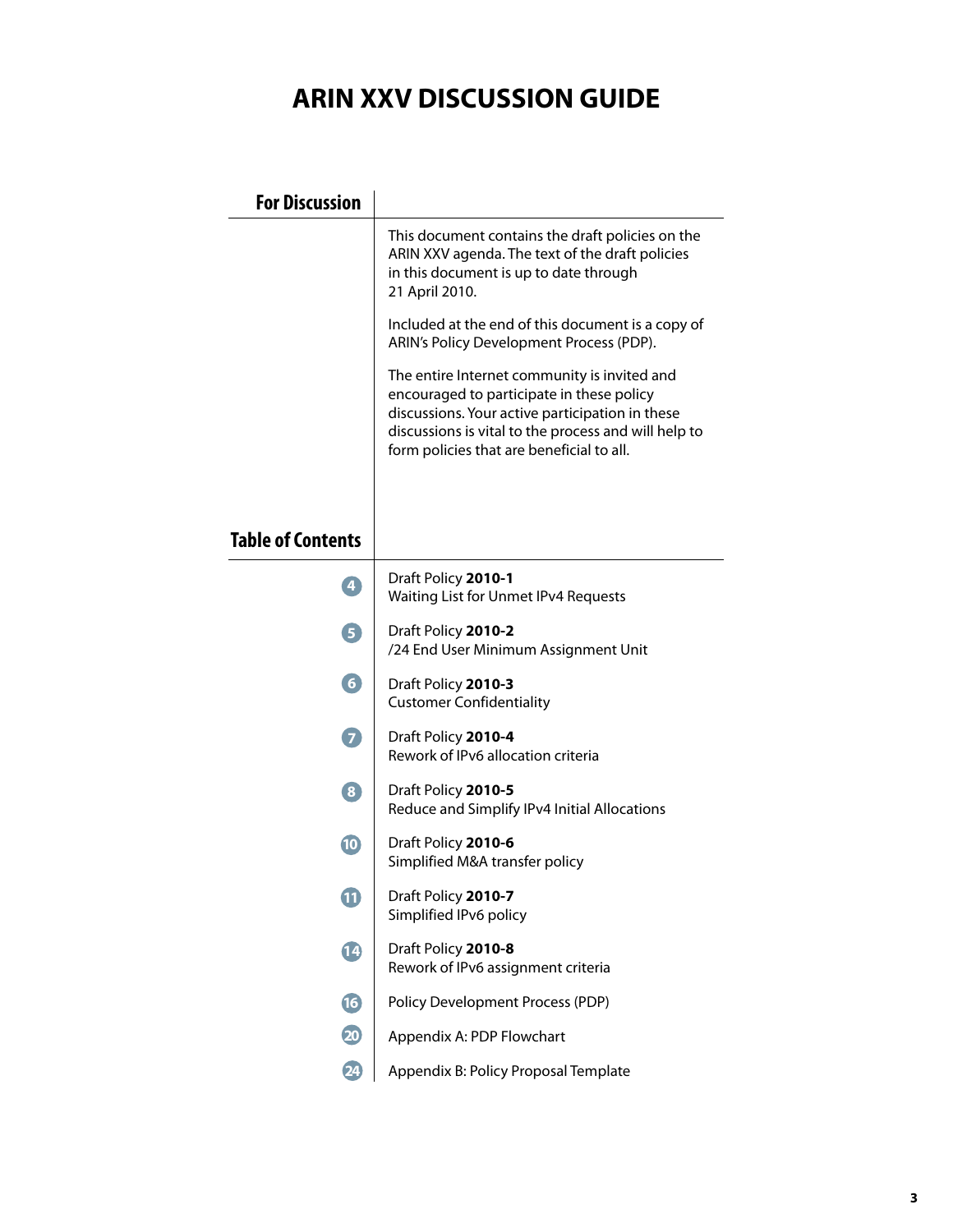# **Draft Policy 2010-1: Waiting List for Unmet IPv4 Requests**

*https://www.arin.net/policy/proposals/2010\_1.html*

# Advisory Council Shepherds: **Scott Leibrand and Dan Alexander**

# **22 March 2010**

# *Summary:*

- *• Providesrulesfor an expected queue of IPv4 requests when addressspace becomeslimited*
	- *• Requests would either be filled with ARIN's available space, or requestor hasthe option of being placed on a waiting list*
	- *• Allocations/assignments are limited to one every three months*

# **Policy Statement:**

# **4.1.6. Aggregation [Replace 4.1.6 with]**

In order to preserve aggregation, ARIN attempts to issue blocks of addresses on appropriate "CIDR-supported" bit boundaries. As long as sufficient space is available, ARIN may reserve space to maximize aggregation possibilities. ARIN will make each allocation and assignment as a single continuous range of addresses.

# **[Add new section 4.1.8]**

# **4.1.8 Unmet requests**

In the event that ARIN does not have a contiguous block of addresses of sufficient size to fulfill a qualified request, ARIN will provide the requesting organization with the option to either modify their request and request a smaller size block, or be placed on a waiting list of pre-qualified recipients. Repeated requests, in a manner that would circumvent 4.1.6, are not allowed: an organization may only receive one allocation, assignment, or transfer every 3 months, but ARIN, at its sole discretion, may waive this requirement if the requester can document an unforeseen change in circumstances since their last request.

Qualified requesters whose request cannot be immediately met will also be advised of the availability of the transfer mechanism in section 8.3 as an alternative mechanism to obtain IPv4 addresses.

# **4.1.8.1 Waiting list**

The position of each qualified request on the waiting list will be determined by the date it was approved. Each organization may have one approved request on the waiting list at a time.

# **4.1.8.2 Fulfilling unmet needs**

As address blocks become available for allocation, ARIN will fulfill requests on a first-approved basis, subject to the size of each available address block and a re-validation of the original request. Requests will not be partially filled. Any requests met through a transfer will be considered fulfilled and removed from the waiting list.

# **Rationale:**

ARIN will soon be unable to meet all approved requests for IPv4 address space. In the absence of a policy like this, it is unclear what ARIN should do with subsequent requests.

This policy would allocate reclaimed address blocks (and the last of the ARIN free pool) on a first-come-first-served basis, while preserving aggregation to the degree possible. As the free pool shrinks, requests larger than the largest block left would be placed on a waiting list, while smaller requests would use up the rest of it, until all requests have to go on the waiting list. As additional reclaimed addresses become available, the requests that have been waiting the longest would be met first. If a requester gets the addresses they need via transfer, then they would be removed from the waiting list and would need to wait and submit a new request for additional address space, either directly or via transfer.

# **Timetable for implementation:** Immediate

# **STAFF ASSESSMENT**

# *ARIN Staff Comments*

*In section 4.1.8, the authorsays"Repeated requests, in a manner that would circumvent 4.1.6, are not allowed: an organization may only receive one allocation, assignment, or transfer every 3 months, but ARIN, at itssole discretion, may waive thisrequirement if the requester can document an unforeseen change in circumstancessince their last request".*

*As written, the portion of the policy thatstarts with "but ARIN, at itssole discretion" gives no concrete criteria forstaff to use in its assessment of the request. This"exception clause" is open to interpretation and may not be applied consistently by staff if there are no guidelines or rulesforstaff to follow. It essentially allows ARIN staff to determine the policy criteria for who can or can't qualify under this waiver.*

# *ARIN General Counsel*

*"At thistime counsel has no significant legal comments. Any system to order and prioritize requestsfor resources which may exceed the available resources must permit consistent administration by ARIN."*

#### *Resource Impact: Moderate*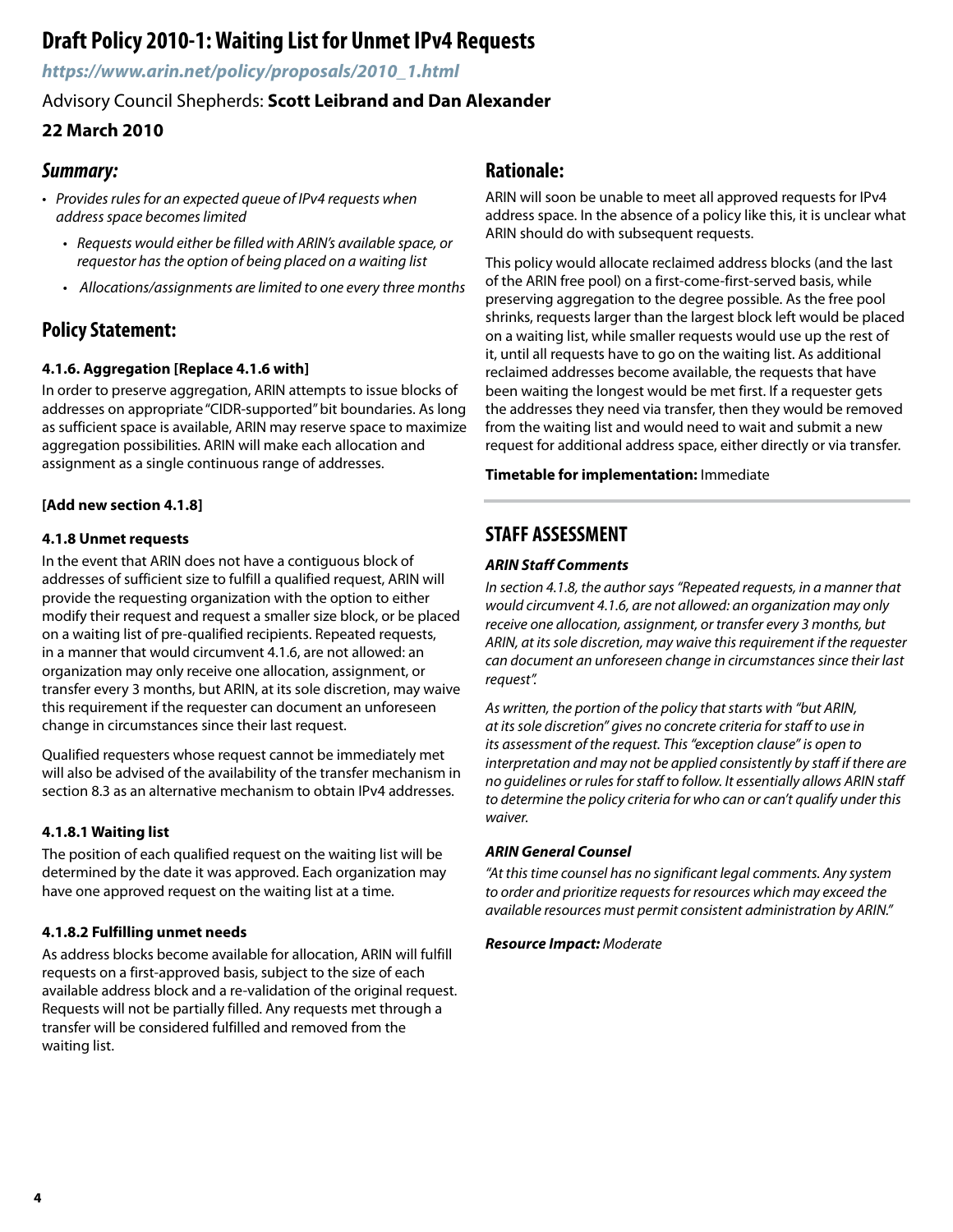# **Draft Policy 2010-2: /24 End User Minimum Assignment Unit**

*https://www.arin.net/policy/proposals/2010\_2.html*

# Advisory Council Shepherds: **Owen DeLong and Dan Alexander**

# **2 March 2010**

# *Summary:*

- *• Reducesthe end-user IPv4 minimum assignment from /22 (1,024 IP addresses) to /24 (256 IP addresses)*
- *• End-usersreceiving < /22 from ARIN must renumber if they come back to request additionalspace*

# **Policy Statement:**

#### **[Replace section 4.3.2.2 of the NRPM with the following:]**

## **4.3.2.2 Multihomed Connection**

For multi-homed end-users who demonstrate an intent to announce the requested space in a multihomed fashion to two or more distinct ASNs not owned or controlled by the end-user, the minimum block of IP address space assigned is a /24. If assignments smaller than a /24 are needed, multihomed endusers should contact their upstream providers. When prefixes are assigned which are longer than /20, they will be from a block reserved for that purpose so long as that is feasible.

#### **[Renumber the existing paragraph under the 4.3.6 to]**

4.3.6.1 Utilization requirements for additional Assignment

#### **[Add the following paragraph 4.3.6.2]**

#### **4.3.6.2 Additional assignments for small multi-homers**

Any end-user that possesses an assignment smaller than /22 under any part of section 4.3 shall not be able to get an additional assignment unless they agree to return all existing 4.3 assignments with a /23 or longer prefix within 12 months of receiving a new assignment. The new assignment shall be sized to accommodate their existing utilization in addition to their justified additional growth space under section 4.3.6.1. The common cases for this are expected to be a /24 returned after receipt of a /23, or a /23 returned after receipt of a /22.

# **Rationale:**

This policy attempts to incorporate the recent and historical discussions of policy for multi-home users on PPML. The intent is to provide as fair a process as possible for multi-homed organizations down to the smallest feasible size while still preserving some control over growth in the routing table.

It has been repeatedly noted that /24 multi-homers exist today with PA space and still occupy a routing table slot, so, it is unlikely that moving this boundary to /24 would significantly impact the routing table.

By requiring smaller assignments to renumber and return, rather than add more small blocks to their assignments, this policy seeks to further reduce the chances of unnecessary growth in the routing table and encourage good aggregation where possible.

Does this apply only to end users? Yes, this policy applies only to end users. This policy does not represent a good solution for organizations that are delegating space to other entities. If a case can be made that such a policy is needed for ISPs, then, the author is happy to work with interested parties to craft such a policy, but, this policy would be unnecessarily onerous on ISPs, and, as an ISP policy could be somewhat onerous to their peers and/or upstream providers.

What about resources obtained from policies other than 4.3 or outside of ARIN? Such resources would not be counted for excluding an organization from this policy. The intent is to limit IPv4 micro-allocations for multi-homed end-user organizations under this policy to a single assignment unless each such assignment is /22 or larger. This is to prevent unnecessary routing table growth. This is a tradeoff, and, not the ideal solution for smaller end-user organizations, however, author believes that this is the best policy likely to gain consensus at this time and believes that it is incrementally far better for such organizations than current policy.

If I grow, I have to renumber? Not necessarily... If you have a /24 under this policy, and you want to grow that, then, you will likely need to renumber. Depending on ARIN resource management and timing, ARIN may simply be able to give you the /23 that includes your /24. More likely, you will get a new /23, have 1 year to renumber into that and return your /24. At most, you would be subject to two such renumbering cycles under this policy (24->23 and 23->22) before you meet the criteria for other policies which do not require renumbering.

Other policies don't include renumbering provisions, why this one? The policy which allows multi-homed organizations to get a /22 was originally written at /24. That policy was shouted down and /22 was the compromise achieved to gain community consensus for anything smaller than /20. Author hopes that this compromise will allow many organizations to get resources they need with minimal impact while assuring the community that doing so will not cause an explosion in the routing table.

#### **Timetable for implementation:** Immediate

# **STAFF ASSESSMENT**

#### *ARIN Staff Comments*

*The policy text usesinconsistent terminology when it refersto prefix sizes; itsays"blockssmaller than /24" and "when prefixes are assigned which are longer than /20". The terminology should be adjusted so that it usesthe same terminology for cidr prefixes consistently throughout the policy.*

#### *ARIN General Counsel*

*This policy poses no significant legal issuesthat need to be considered".*

#### *Resource Impact: Minimal*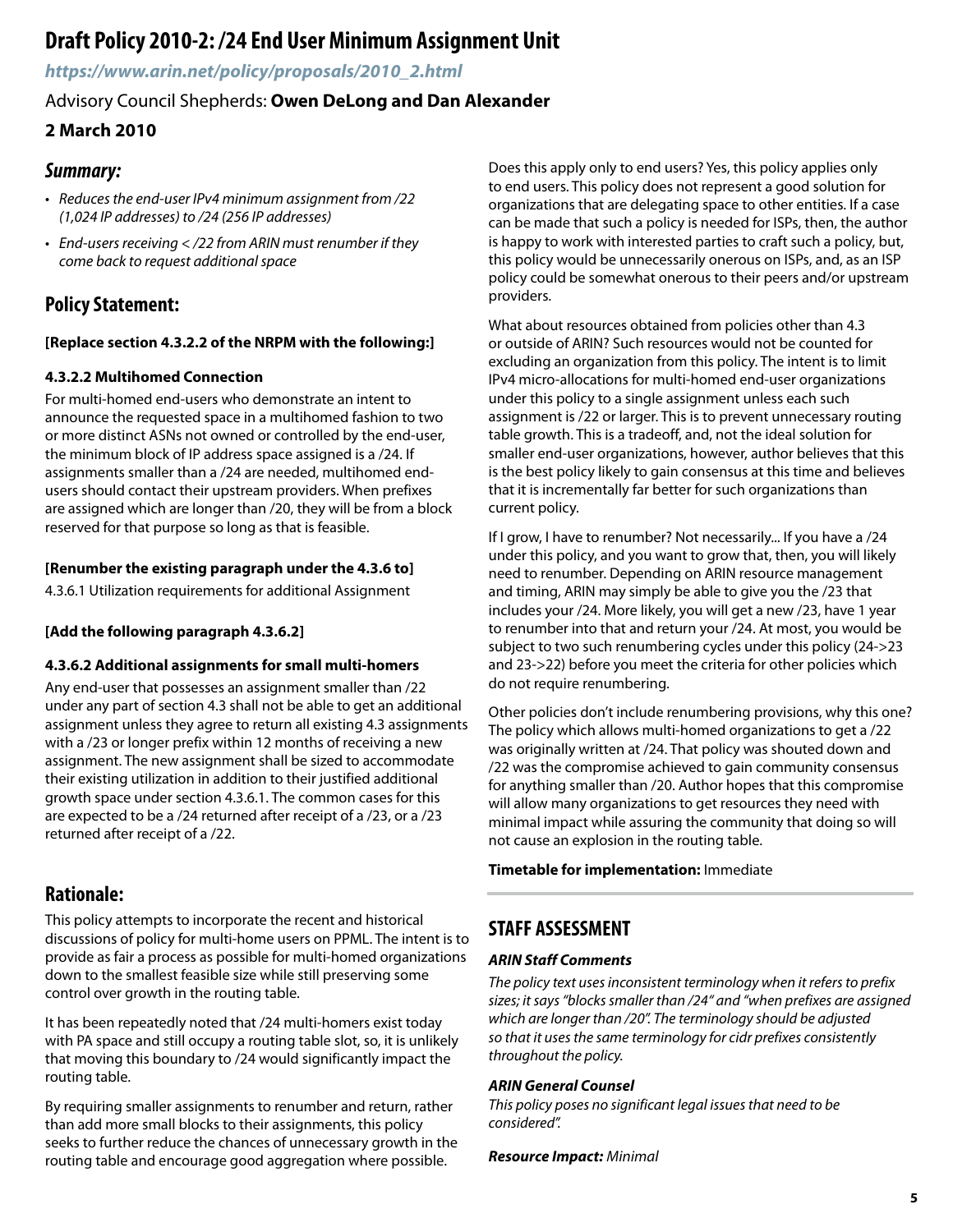# **Draft Policy 2010-3: Customer Confidentiality**

# *https://www.arin.net/policy/proposals/2009\_3.html*

Aaron Wendel has control of this draft policy through ARIN XXV Advisory Council Shepherds: **Bill Sandiford and Owen DeLong**

# **2 February 2010**

# *Summary:*

- *• AllowsISPsto substitute their mailing address and phone number in place of their customers when registering reassignment information in ARIN's WHOIS*
- *• RequiresISPsto provide full customer information to ARIN when asked by staff*
- *• Stipulatesthat ARIN will hold that information in "strictest confidence"*

# **Policy Statement:**

ISPs may choose to enter the customer's name along with the ISP's address and phone number in reassignments and reallocations in lieu of the customer's address and phone number. The customer's actual information must be provided to ARIN on request and will be held in the strictest confidence.

# **Rationale:**

Version 2.0 clarifies the need for the customer name to remain in the SWIP and RWHOIS information.

Customer contact lists are one of the most proprietary and confidential pieces of information in any business. The requirements for ISPs to publish those lists via SWIP or RWHOIS runs contrary to good business practices and invites competitors and others to solicit both individuals and companies receiving reassignments and sub allocations from upstream providers.

# **Timetable for implementation:** Immediate

# **STAFF ASSESSMENT**

*ARIN Staff Comments Staff has no comments*

# **ARIN General Counsel**

This new proposal permits ARIN to obtain the information it needs to fairly and accurately access utilization. The proposal appears intended to afford privacy protection of customer contact information. However it must be balanced by risks that may create. The proposal defines ARIN's treatment of customer data using a non-legal formulation, e.g. "strictest confidence". Such a term conveys an intended sense of how such data should be treated, but is open to wide interpretation. This language, if enacted, could potentially increase ARIN's legal risk that current ARIN practices might be deemed insufficient under this standard. Current policy attempts to addresses privacy protection for IPv6 reassignment data. For example, NRPM 6.5.5, which states "IRs shall maintain systems and practices that protect the security of personal and commercial information that is used in request evaluation, but which is not required for public registration." More precise language, such as that in 6.5.5, might also be considered as a substitute for the term "strictest confidence".

**Resource Impact:** Minimal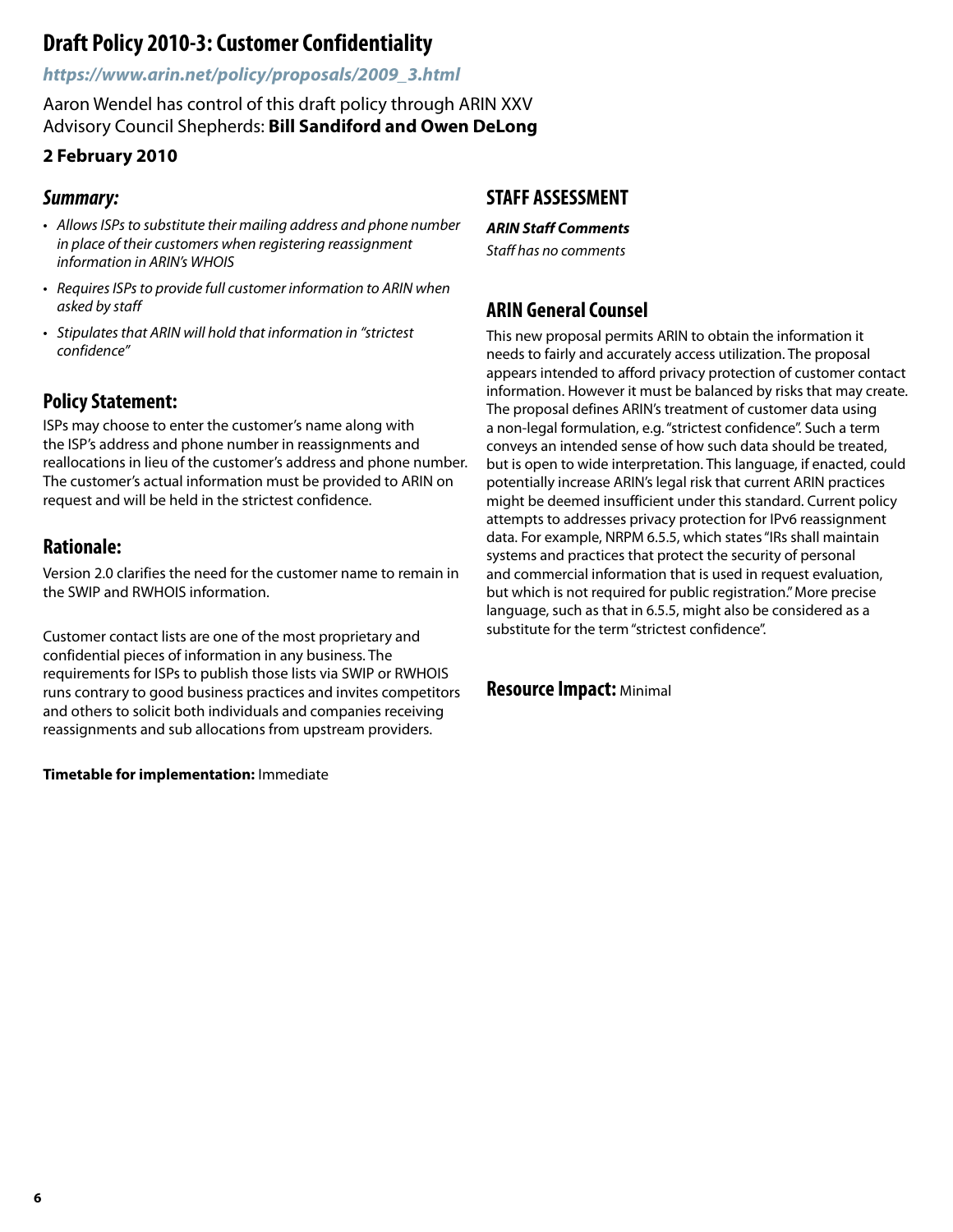# **Draft Policy 2010-4: Rework of IPv6 allocation criteria**

*https://www.arin.net/policy/proposals/2010\_4.html*

# Advisory Council Shepherds: **Cathy Aronson and Bill Darte**

# **23 February 2010**

# *Summary:*

- *• Replaces existing policy with new, relaxed criteria. ISPs/LIRs can qualify for a /32 by meeting one of the three following criteria:*
	- *• Have an IPv4 allocation, or*
	- *• Be multi-homed, or*
	- *• Have a plan to connect 50 customers within 5 years*
- *• Requests allowed for private networks*

# **Policy Statement:**

**[Delete section 6.4.3. Minimum Allocation.] [Modify the following sections;]**

## **6.5.1 Initial allocations for ISPs and LIRs**

## **6.5.1.1. Initial allocation size**

Organizations that meet at least one of the following criteria are eligible to receive a minimum allocation of /32. Requests for larger allocations, reasonably justified with supporting documentation, will be evaluated based on the number of existing users and the extent of the organization's infrastructure.

# **6.5.1.2. Criteria for initial allocation to ISPs**

Organizations may justify an initial allocation for the purpose of assigning addresses to other organizations or customers that it will provide IPv6 Internet connectivity to, with an intent to provide global reachability for the allocation within 12 months, by meeting one of the following additional criteria:

**a.** Having a previously justified IPv4 ISP allocation from ARIN or one of its predecessor registries, or;

**b.** Currently being IPv6 Multihomed or immediately becoming IPv6 Multihomed and using an assigned valid global AS number, or;

**c**. By providing a reasonable plan detailing assignments to other organizations or customers for one, two and five year periods, with a minimum of 50 assignments within 5 years.

# **6.5.1.3. Criteria for initial allocation to other LIRs**

Organizations may justify an initial allocation for the purpose of assigning addresses to other organizations or customers that it will provide IPv6 based network connectivity services to, not necessarily Internet connected, by meeting one of the following additional criteria:

**a.** Having a previously justified IPv4 ISP allocation from ARIN or one of its predecessor registries, or;

**b.** By providing a reasonable technical justification, indicating why an allocation is necessary, including the intended purposes for the allocation, and describing the network infrastructure the allocation will be used to support. Justification must include a plan detailing

assignments to other organizations or customers for one, two and five year periods, with a minimum of 50 assignments within 5 years.

# **Rationale:**

This proposal provides a complete rework of the IPv6 allocation criteria while maintaining many of the basic concepts contained in the current policies. The order of the subsections of 6.5.1 are rearranged moving the initial allocation size to 6.5.1.1. This will facilitate adding future criteria without additional renumbering the current policies.

The initial allocation criteria include the following general concepts:

- The need for an allocation is only justified by the need to assign resource to customers, either internal or external.
- When the need to provide Internet connectivity is use to justify resources it is implied the resources should be advertised to the Internet, within some reasonable time frame after they are received.
- IPv4 resources may be use to justify the need for IPv6 resources.
- An ISP may justify independent resource by being Multihomed or planning to assign IPv6 resource to some minimum number of customers.
- It should be possible to justify an IPv6 allocation for more than just classical ISPs, such as non-connected networks or other types of LIRs. But additional justification should be required, describing the purpose and network infrastructure the allocation will be supporting.

Finally, section 6.4.3 Minimum Allocation, is deleted as it is incomplete and redundant anyway.

# **Timetable for implementation:** Immediate

# **STAFF ASSESSMENT**

#### *ARIN Staff Comments*

- *• This policy provides very clear direction for ISPsrequesting IPv6 addressspace stating that they must "assign addressesto other organizations or customersthat it will provide IPv6 Internet connectivity to, with an intent to provide global reachability for the allocation within 12 months". This distinction should help clarify the role of the ISP in relation to this policy.*
- *• Since 6.5.1.3b does notspecify whether "other organizations or customers" must be external, itseemslikely that this policy will open up allocation policy to enterprise customers(who presently receive assignments under the End-user policies). Currently the larger enterprise businesses we see typically define their operating*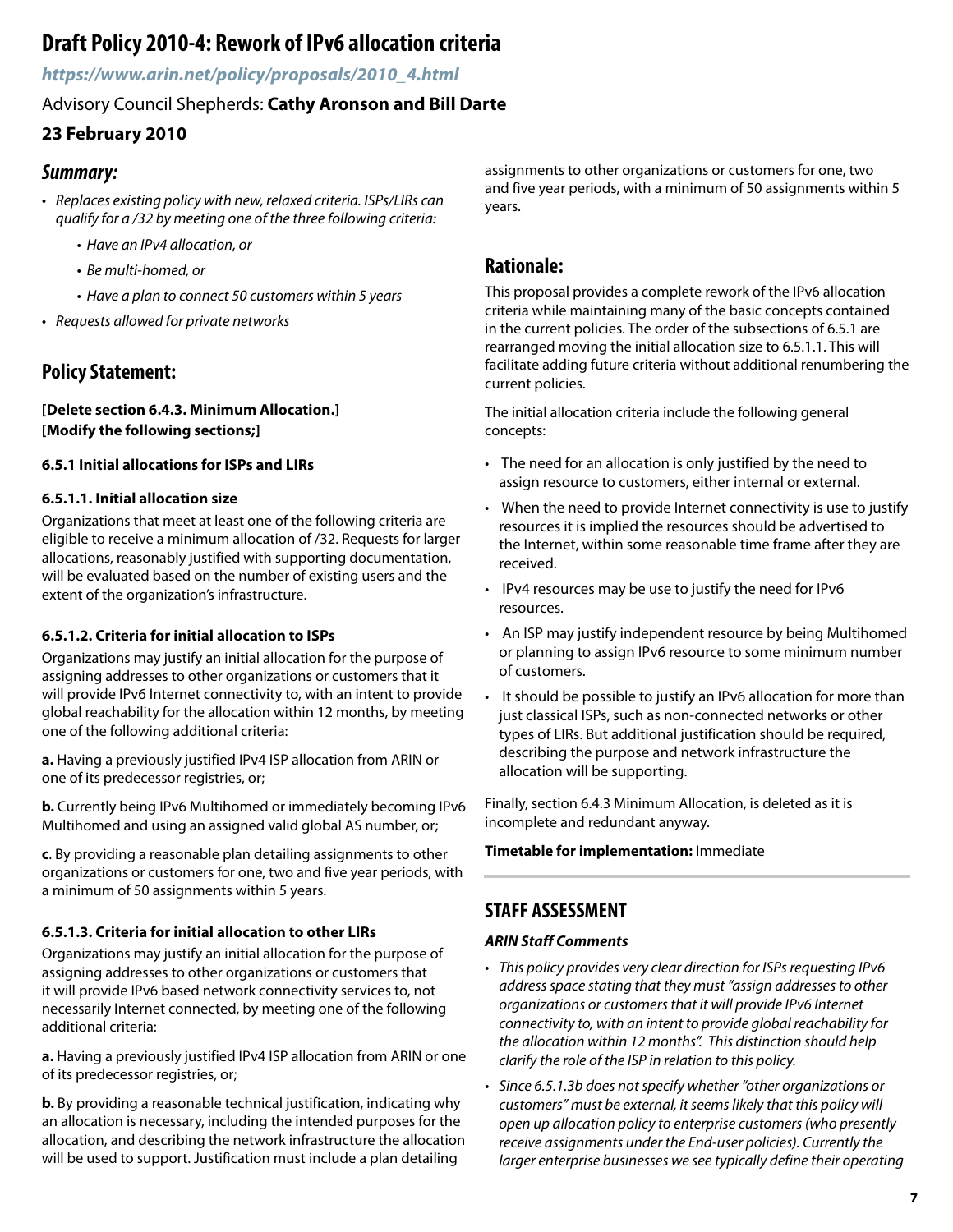*divisions and departments as'customers'.*

- *• The new ISP and LIR qualification criteria lower the bar to receiving a /32, which should significantly increase the number of allocations ARIN makes each year.*
- $\cdot$  6.5.1.3 *states that a LIR can qualify for an allocation if it will be "assigning addressesto other organizations or customersthat it will provide IPv6 based network connectivity servicesto, not necessarily Internet connected". The words"network based connectivity services" are somewhat confusing. Staff interprets thisto mean that a LIR will not necessarily be providing Internet connectivity to its customers, but we are seeking clarification on this point.*

# **ARIN General Counsel**

"This proposal poses no significant legal issues."

**Resource Impact:** Minimal

# **Draft Policy 2010-5: Reduce and Simplify IPv4 Initial Allocations**

#### *https://www.arin.net/policy/proposals/2010\_5.html*

## Advisory Council Shepherds: **Heather Schiller and Robert Seastrom**

# **23 February 2010**

## *Summary:*

- *• ReducesIPv4 minimum allocation from /22 (1,024 addresses) to /23 (512 addresses)*
- *• ISPsreceiving < /20 (4,096 addresses) from ARIN must renumber if they come back to request additionalspace*

# **Policy Statement:**

#### **[Modify section 4.2.1.5. Minimum allocation:]**

In general, ARIN allocates IP address prefixes no longer than /23 to ISPs. If allocations smaller than /23 are needed, ISPs should request address space from their upstream provider. When prefixes are assigned which are longer than /20, they will be from a block reserved for that purpose whenever that is feasible.

#### **[Replace the contents of section 4.2.2. Initial allocation to ISPs:]**

#### **4.2.2.1. Use of /24**

The efficient utilization of an entire previously allocated /24 or equivalent from their upstream ISP.

#### **4.2.2.2. Efficient utilization**

Demonstrate efficient use of IP address space allocations by providing appropriate documentation, including assignment histories, showing their efficient use. ISPs must provide reassignment information on the entire previously allocated block(s) via SWIP or RWHOIS server for /29 or larger blocks. For blocks smaller than /29 and for internal space, ISPs should provide utilization data either via SWIP or RWHOIS server or by using the table format described in Section 4.2.3.7.5.

#### **4.2.2.3. Three months**

Provide detailed information showing specifically how the initial allocation will be utilized within three months.

#### **4.2.2.4. Renumber and return**

ISPs receiving an initial allocation smaller than /20 must agree that the newly requested IP address space will be used to renumber out of the current addresses which will be returned to the assigning organization within 12 months. ISPs receiving an initial allocation equal to or larger than /20 may wish to renumber out of their previously allocated space. In this case, an ISP must use the new prefix to renumber out of that previously allocated block of address space and must return the space to its upstream provider.

#### **4.2.2.5. Replacement initial allocation**

Any ISP which has received an initial allocation, or previous replacement initial allocation, smaller than /20 who wishes to receive additional address space must request a replacement initial allocation. To receive a replacement initial allocation, an ISP must agree to renumber out of and return the existing allocation in it's entirety within 12 months of receiving a new allocation and provide justification for the new allocation as described in section 4.2.4. Multihomed organizations holding a /22 or a /21 at the time of policy adoption are exempt from having to renumber and return for a period of 12 months after this policy is adopted.

# **Rationale:**

This policy proposal fundamentally changes and simplifies the initial IPv4 allocations to ISPs by doing the following:

**1.** Makes moot whether the requesting ISP is multihomed or not, with this policy change all initial ISPs request under the same minimums.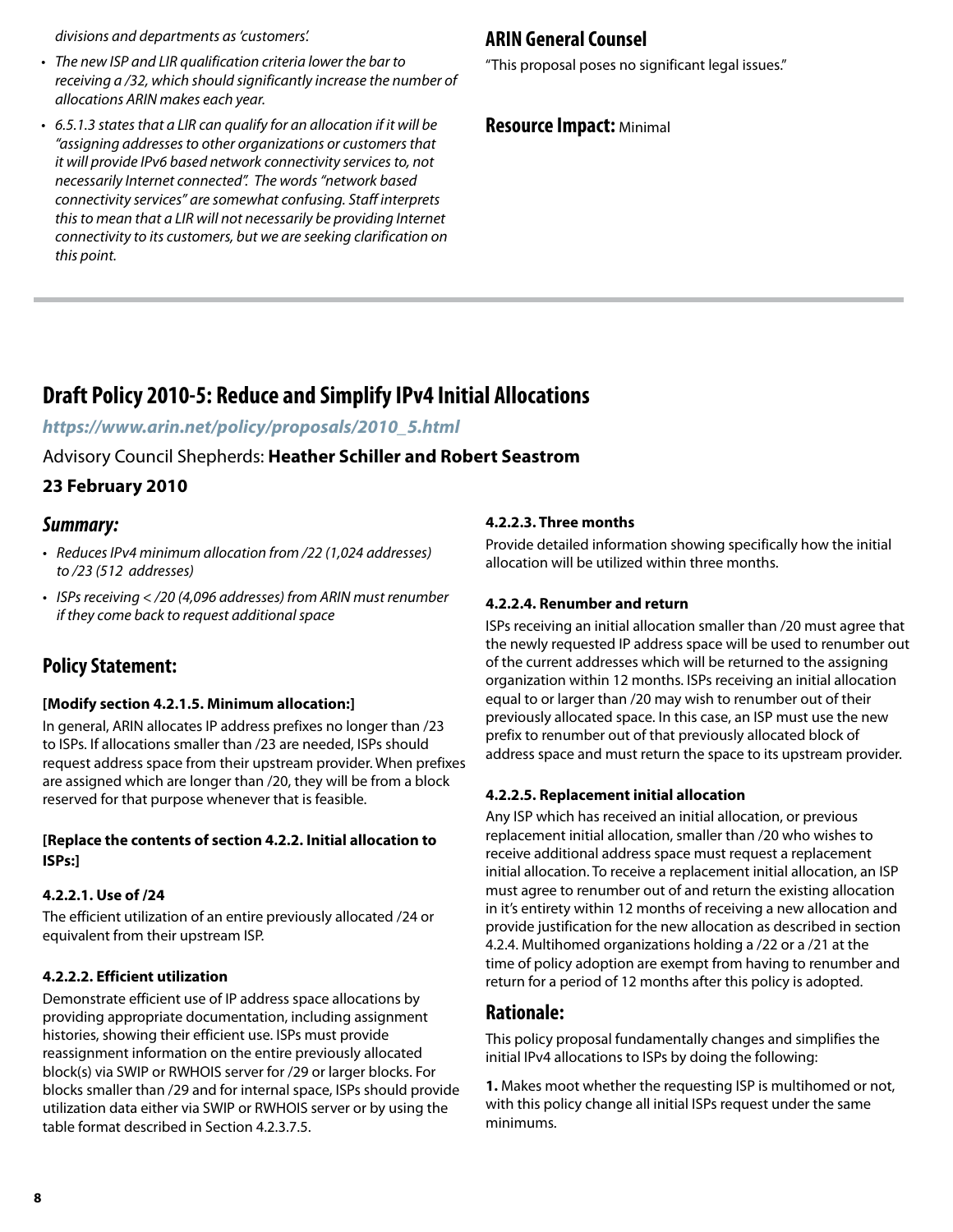**2.** Lowers the minimums, making it easier for smaller ISPs to qualify for direct allocations from ARIN.

**3.** Reduces fragmentation of the allocated IPv4 pool by forcing smaller ISPs who do qualify under the minimum to return the small allocation when they outgrow it. Note particularly that this does not "change the bar" for ISPs who have already received small allocations, as they will have not agreed to return those smaller allocations when they get larger allocations.

**4.** Indirectly encourages the adoption of IPv6 as the ISPs that now qualify for numbering under this policy change will be considered an LIR and thus satisfy one of the IPv6 requirements in section 6.5.1.1

This policy proposal idea grew out of Proposal 98 and 100 and the discussions surrounding those proposals as well as many discussions on the ppml and on arin-discuss mailing lists.

For starters, it's well known that while transit networks have the ability to filter IPv4 BGP advertisements, few to none filter anything larger than a /24 (any who do filter /24 or larger have a default route to fall back on), and a /24 (for perhaps no better reason than it happens to be a "class C") has become the de-facto standard minimum. As a result, assigning blocks smaller than a /22 (the current minimum under 4.2.2) isn't going to break anything.

Secondly, the primary motivator for denying smaller ISPs an initial allocation from ARIN is to slow the growth of the DFZ, due to concerns that growth of the so-called "IPv4 global routing table" would exceed memory requirements in routers operated by transit networks. This is why Section 4.2.2 was split into multihomed and non-multihomed in the first place, to help "raise the bar" and prevent a land rush. Section 4.2.2.1 makes it so that only really large ISPs qualify for an initial allocation, Section 4.2.2.2 makes it so that only ISPs with the financial ability to bring in multiple feeds can qualify. Basically, your either big and poor or small and rich whereas the typical "garage operator" ISP would be small and poor.

Our belief is that while this may have worked a decade ago, it's a moot issue now. For one thing, nothing prevents orgs that obtain larger allocations from splitting their advertisements. For example an org that has a /22 and 2 feeds, one larger than the other, might choose to advertise 2 /23's so they can prepend one of the /23's towards the smaller feed, so as to reduce traffic. Orgs that have distributed NOCS and even larger allocations have also done this for traffic flow reasons. There is no real guarantee than an org getting a contiguous block will actually advertise it under a single route entry, so it seems somewhat hypocritical to deny smaller ISPs an initial allocation because of the reason that small allocations clog up the so-called "global route table" when larger ISPs can and sometimes do clog it up by subnetting.

The Internet landscape has changed tremendously, it is much more expensive now for "garage operators" to initiate operations, and the ISP industry has had a lot of consolidation. These factors are much more of a deterrent to small operators getting started and wanting an initial allocation. And, with small operators, labor is costly and renumbering out of an upstream-assigned IPv4 block is a big barrier as well.

We feel that allowing smaller ISPs to qualify now for IPv4 will have a number of benefits:

**1.** It's possible that post-IPv4 runout, financial pressure to justify assignments will develop among transit networks as the "market rate" of IPv4 rises. That may lead to smaller ISPs who don't have their own assignments to be pressured to shrink operations (or be pushed out completely), by upstreams eager to sell IPv4 blocks on the transfer market.

**2.** Sometimes an issue is helped more by being "nibbled to death by ducks". If a large number of small ISPs were to obtain IPv4 and follow up by obtaining IPv6 at the same time, the cumulative effect of many small operators calling their upstreams and pressuring their upstreams to supply native IPv6 routing might be much stronger - and might cause more of them to get on the ball with IPv6 deployments.

**3.** Small IPv4 subnets that a /23 or /22 allocation can be made from will be increasingly available to ARIN from reclamation efforts, thus allocating small subnets that the RIR generates from these efforts to legitimate ISPs will help to prevent "squatting" on them from spammers and other network criminals, without consuming "virgin" blocks in the free pool. It might even be possible for ARIN to use portions of the "old swamp" (ie: 192.5.0.0/16, 192.12.0.0/16, 192.16.0.0/16, etc.) for this.

#### **Timetable for implementation:** Immediate

# **STAFF ASSESSMENT**

#### *ARIN Staff Comments*

- *• 4.2.2.4 states: "ISPsreceiving an initial allocation equal to or larger than /20 may wish to renumber out of their previously allocated space. In this case, an ISP must use the new prefix to renumber out of that previously allocated block of addressspace and must return the space to its upstream provider." Thisis not declarative policy text and does not provide definitive direction to the community on how to qualify for IPv4 resources or to the staff on how to assess requestsfor IPv4 resources. If thisisn't a policy requirement, it should be removed from the policy text and perhaps placed in a best practices guide.*
- *• 4.2.2.5 has confusing uses of the word "initial". The section is clearly intended to apply to any direct allocation longer than a /20, including 2nd, 3rd, and nth replacement allocations. But it uses"initial" allocation too many times. For clarity,staffsuggests removing the word "initial" from both the title and all instances beyond the first usage of the word.*
- *• The policy lays out numerousrenumbering requirements and timeframes, however it does notspecify any repercussionsfor non-compliance, leaving the ARIN staff on its own to determine the course of action. Staff experience hasshown usthat adherence to renumbering requirementsin existing policies has often been problematic forsome organizations. When a company does not adhere to their renumbering commitments, it forces ARIN to make a judgment call that could potentially impact an organization's business and productivity.*

#### **ARIN General Counsel**

"At this time counsel has no significant legal comments."

#### **Resource Impact:** Moderate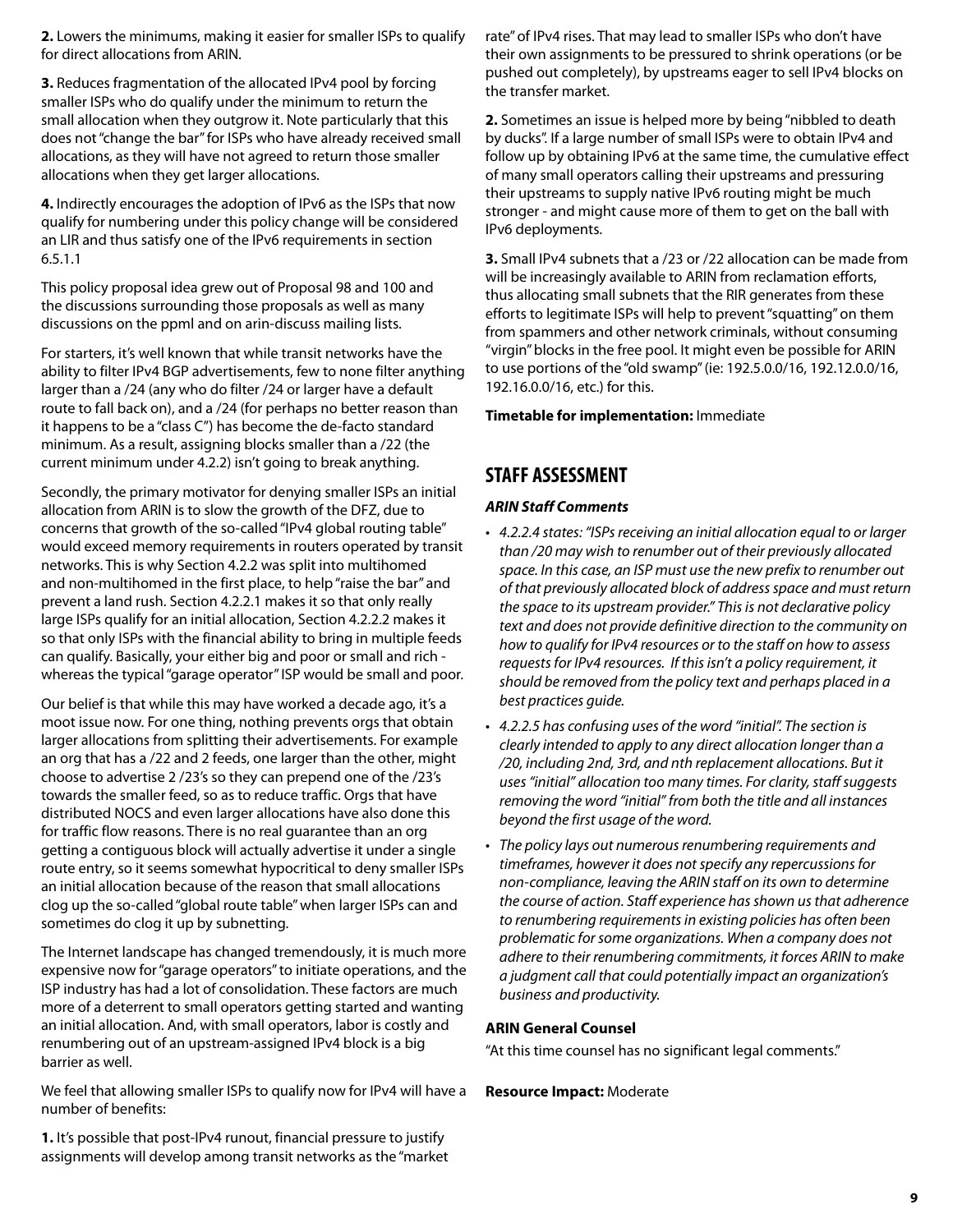# **Draft Policy 2010-6: Simplified M&A transfer policy**

*https://www.arin.net/policy/proposals/2010\_6.html*

# Advisory Council Shepherds: **Scott Leibrand and Bill Darte**

# **23 February 2010**

# *Summary:*

- $\cdot$  *Clearly states that ARIN will consider transfer requests either at the time of merger or acquisition or anytime thereafter aslong as proper documentation is provided*
- *• Clarifiesthat any unused space must be returned to ARIN*

# **Policy Statement:**

# **[Replace section 8.2 with:]**

8.2. Mergers and Acquisitions

ARIN will consider requests for the transfer of number resources in the case of mergers and acquisitions upon receipt of evidence that the new entity has acquired assets that used the transferred resources from the current registrant. ARIN will maintain an up-todate list of acceptable types of documentation.

In the event that number resources of the combined organizations are no longer justified under ARIN policy at the time ARIN becomes aware of the transaction, through a transfer request or otherwise, ARIN will work with the resource holder(s) to return, aggregate, or reclaim resources as appropriate via the processes outlined in current ARIN policy (for example, sections 4.6, 4.7, or 12 of the NRPM).

[Add] "In addition to transfers under section 8.2," [at the beginning of section 8.3. Transfers to Specified Recipients.]

# **Rationale:**

This policy proposal: attempts to simplify the M&A transfer section of the NRPM; eliminates the ambiguity discussed at the ARIN Public Policy Meeting (PPM) in Dearborn by clarifying that transfers can occur under either 8.2 or 8.3 independently; and attempts to address the concerns raised in the staff policy implementation report at the Dearborn PPM (https://www.arin.net/participate/ meetings/reports/ARIN\_XXIV/PDF/thursday/policy\_exp\_report. pdf)

The idea here is to simply say that ARIN will allow M&A transfers, and to require the return of any number resources for which there is no longer a justified need after the acquisition. Preferably that would happen voluntarily under the policies of NRPM 4.6 (Amnesty), but it also leaves the door open for ARIN to revoke space under NRPM 12 (Resource Review) if necessary. By implication, future needs that would qualify the organization for an allocation/assignment would likewise justify keeping transferred space. In particular, see the language of NRPM section 12, paragraphs 4 and 4a.

This policy also should dramatically increase the completion rate for transfer requests, as the evaluation of whether space is efficiently utilized after the transfer can occur in parallel, completely independently of the transfer request, and can continue even if the transfer request is abandoned.

The bulleted lists of acceptable documentation removed from the NRPM should be maintained by ARIN elsewhere on the website, such as at https://www.arin.net/resources/request/transfers.html

**Timetable for implementation:** Immediate

# **STAFF ASSESSMENT**

## *ARIN Staff Comments*

- *• This proposalsimplifiesthe M&A transfer criteria and clarifies several thingsthat may not be apparent with the existing policy. It better clarifiesthat 8.3 transfers are independent of 8.2 transfers and it clearly statesthat ARIN will consider transfers after the actual M&A has occurred aslong asthe proper documentation is supplied.*
- *• The proposal adds new, more directive criteria thatsaysifstaff seesthat the resources being transferred are not justified under any existing ARIN policy, staff must work with the recipient organization to return, aggregate or reclaim the resources. Based on staff experience with M&A transfers, it is possible that these more stringent requirements could deter organizations with v4 resourcesfrom initiating transfers, thus ensuring that the WHOIS data remainsstale and out of date. Past experience with M&A transfers hasshown usthat when we ask for detailed utilization information and/or ask for unused or under-utilized addressspace back, many organizations willsimply abandon their transfers.*

# **ARIN General Counsel**

"This proposal poses no significant legal issues."

#### **Resource Impact:** Moderate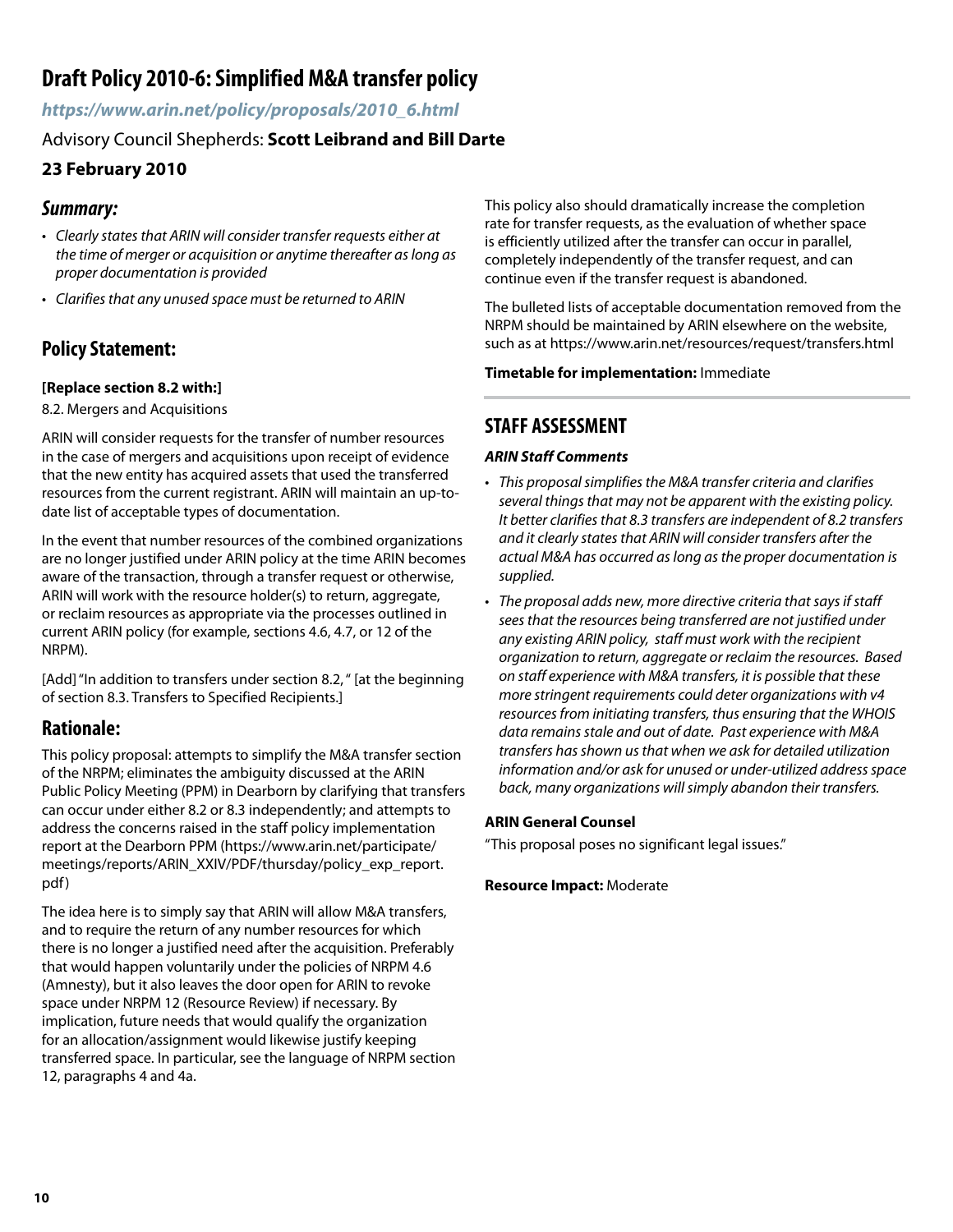# **Draft Policy 2010-7: Simplified IPv6 policy**

*https://www.arin.net/policy/proposals/2010\_7.html*

# Advisory Council Shepherds: **David Farmer and Scott Leibrand**

# **Version/Date: 23 February 2010**

# *Summary:*

- *• Significantly changesIPv6 policy*
	- *• Organizations would be allowed to qualify for one each of the following prefix lengths: /48, /40, /32, /28, and /24*
	- *• Qualification for each prefix size is based on specific requirements (multi-homing, host count, # of sites, and # of projected /48s), and stipulatesthat each block size isissued from a specific range*

# **Policy Statement:**

#### **[Delete 6.1 Introduction - This is all historical.**

Leave 6.3 as is (renumber to 6.1) - These still accurately reflect the Goals we want our policy to follow.]

## **[Delete 6.4.2 - 6.4.4**

These principles don't seem worthy of elevation to special status. 6.4.1 is handled in a separate Draft Policy.]

## **[Replace 6.5 - Policies for allocations and assignments with text below**

(renumber to 6.2). This seems to be where most of the changes and simplification are needed.]

#### **[Delete 6.7 Appendix A: HD-Ratio**

The numbers from this table were used to determine the thresholds in 6.2 below, so this section is confusing and no longer needed.]

#### **[Delete 6.9 IPv6 Reassignments policy**

This is redundant and covered better elsewhere.]

#### **[Move 6.10 into 6.2.3.2 below]**

#### **[Replacement text:]**

# **2.12. Critical Infrastructure Providers Critical infrastructure**

providers of the Internet include public exchange points, core DNS service providers (e.g. ICANN-sanctioned root, gTLD, and ccTLD operators) as well as the RIRs and IANA.

# **4.4. Micro-allocation**

ARIN will make IPv4 micro-allocations to Critical Infrastructure Providers per section 2.8. These allocations will be no longer than a /24. Multiple allocations may be granted in certain situations.

# **4.4.1. Allocation and assignment from specific blocks**

Exchange point allocations MUST be allocated from specific blocks reserved only for this purpose. All other micro-allocations WILL be allocated out of other blocks reserved for micro-allocation purposes. ARIN will make a list of these blocks publicly available.

# **4.4.2. Exchange point requirements**

Exchange point operators must provide justification for the allocation, including: connection policy, location, other participants (minimum of two total), ASN, and contact information. ISPs and other organizations receiving these micro-allocations will be charged under the ISP fee schedule, while end-users will be charged under the fee schedule for end-users. This policy does not preclude exchange point operators from requesting address space under other policies.

# **6.2. Policies for IPv6 allocations and assignments**

# **6.2.1. Allocations and assignments**

To meet the goal of Fairness, ARIN makes both allocations and assignments according to common criteria. Allocations are made to LIRs, and assignments to certain end users.

# **6.2.2. Assignments from LIRs/ISPs**

End-users are assigned an end site assignment from their LIR or ISP. The exact size of the assignment is a local decision for the LIR or ISP to make, using a minimum value of a /64 (when only one subnet is anticipated for the end site) up to the normal maximum of /48, except in cases of extra large end sites where a larger assignment can be justified.

The following guidelines may be useful (but they are only quidelines):

- /64 when it is known that one and only one subnet is needed
- /56 for small sites, those expected to need only a few subnets over the next 5 years.
- /48 for larger sites

For end sites to whom reverse DNS will be delegated, the LIR/ ISP should consider making an assignment on a nibble (4-bit) boundary to simplify reverse lookup delegation.

# **6.2.3. Allocations and assignments from ARIN**

# **6.2.3.1 Goals**

To balance the goals of Aggregation, Conservation, Fairness, and Minimized Overhead, ARIN normally issues IPv6 addresses only in the discrete sizes of /48, /40, /32, /28, /24, or larger. Each organization or discrete network may qualify for one allocation or assignment of each size.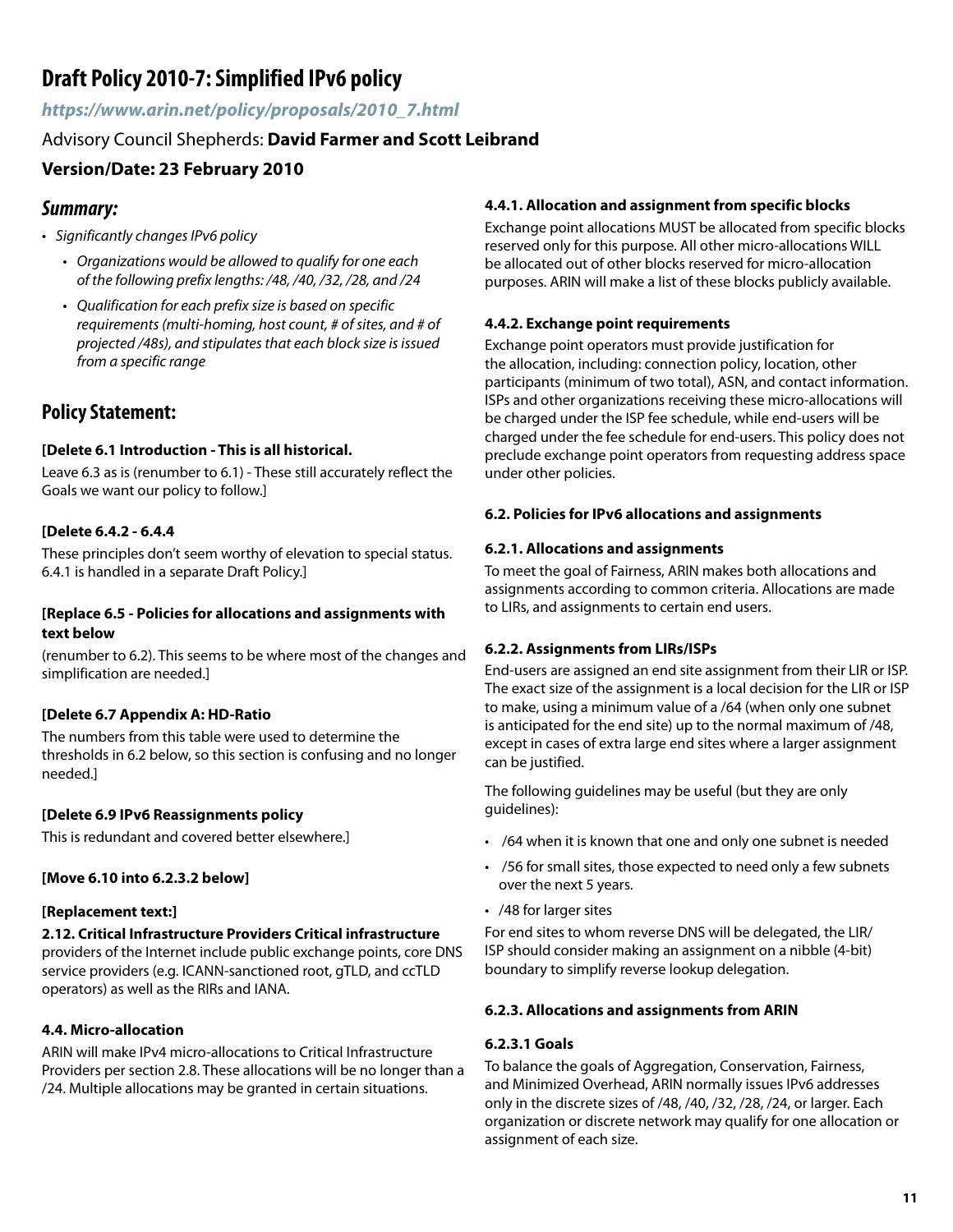#### **6.2.3.1.1 Allocation and assignment from specific blocks**

Each allocation/assignment size will be made out of separate blocks reserved for that purpose. Additionally, non-routed assignments for internal infrastructure, and assignments to Critical Infrastructure Providers per section 2.8, will each be made out of separate blocks reserved for those purposes. ARIN will make a list of these blocks publicly available.

#### **6.2.3.2 X-Small (/48)**

To qualify for a /48 allocation or assignment, an organization must:

- Be Multihomed per section 2.7, and qualify for an ASN per section 5; or
- Serve at least 1000 hosts; or
- Demonstrate efficient utilization of all direct IPv4 assignments and allocations, each of which must be covered by any current ARIN RSA; or
- Require a non-routed block for internal infrastructure; or
- Be a Critical Infrastructure Provider per section 2.8.

#### **6.2.3.3 Small (/40)**

To qualify for a /40 allocation or assignment, an organization must:

- Have two or more Multihomed sites, each of which would qualify for a /48; or
- Serve at least 2000 hosts; or
- Be an LIR.

#### **6.2.3.4 Medium (/32)**

To qualify for a /32 allocation or assignment, an organization must:

- Have 100 or more sites, each of which would qualify for a /48; or
- Be an existing, known LIR; or
- Have a plan to provide IPv6 connectivity to other organizations and assign at least 100 end-site assignments to those organizations within 5 years.

#### **6.2.3.5 Large (/28)**

To qualify for a /28, an organization must demonstrate the need to make assignments and/or reallocations equal to at least 25,000 /48s, based on current network infrastructure and customer base.

#### **6.2.3.6 X-Large (/24)**

To qualify for a /24, an organization must demonstrate the need to make assignments and/or reallocations equal to at least 330,000 /48s, based on current network infrastructure and customer base.

#### **6.2.3.7 XX-Large (larger than /24)**

Allocations or assignments larger than /24 may be made only in exceptional cases, to organizations that demonstrate the need to make assignments and/or reallocations equal to at least 4,500,000 /48s, based on current network infrastructure and customer base. If approved, the allocation prefix length will be based on the number of /24s justified (at 4,500,000 /48s each), rounded up to the next whole CIDR prefix. Subsequent XX-Large assignments may be made if justified using the same criteria.

#### **6.3. Registration [Copied from NRPM 6.5.5]**

When an organization holding an IPv6 address allocation makes IPv6 address assignments, it must register assignment information in a database, accessible by RIRs as appropriate (information registered by ARIN may be replaced by a distributed database for registering address management information in future). Information is registered in units of assigned /56 networks. When more than a /56 is assigned to an organization, the assigning organization is responsible for ensuring that the address space is registered in an ARIN database.

#### **6.3.1. Residential Customer Privacy [Copied from NRPM 6.5.5.1]**

To maintain the privacy of their residential customers, an organization with downstream residential customers may substitute that organization's name for the customer's name, e.g. 'Private Customer - XYZ Network', and the customer's street address may read 'Private Residence'. Each private downstream residential reassignment must have accurate upstream Abuse and Technical POCs visible on the WHOIS record for that block.

#### **6.3.2. Reverse lookup [Copied from NRPM 6.5.6]**

When ARIN delegates IPv6 address space to an organization, it also delegates the responsibility to manage the reverse lookup zone that corresponds to the allocated IPv6 address space. Each organization should properly manage its reverse lookup zone. When making an address assignment, the organization must delegate to an assignee organization, upon request, the responsibility to manage the reverse lookup zone that corresponds to the assigned address.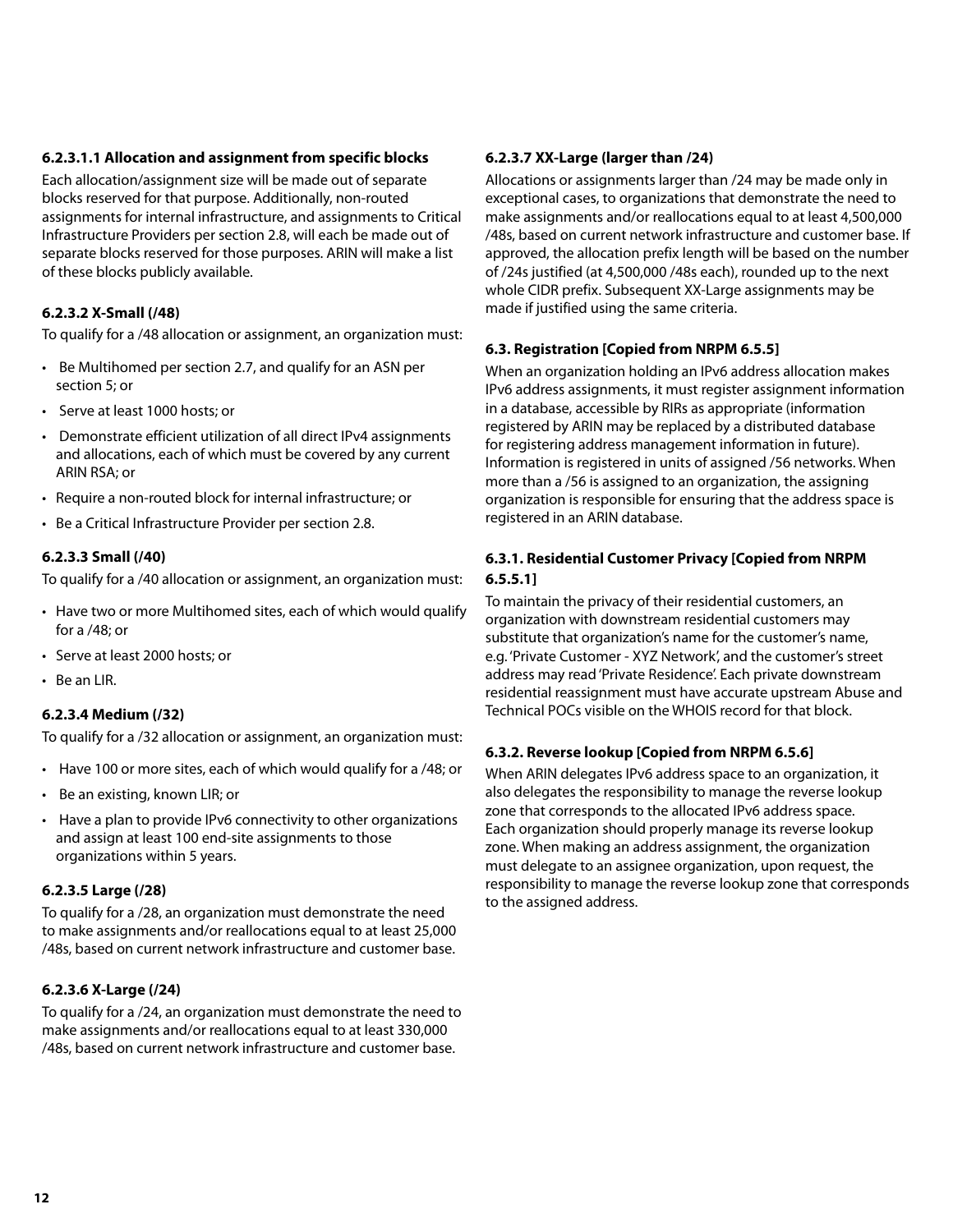# **Rationale:**

This policy proposal attempts to simplify IPv6 policy in a number of ways.

For example, it:

- Deletes a number of historical sections and items that duplicate text elsewhere in the NRPM.
- Removes the HD-ratio, instead incorporating values calculated from it as the basis for qualification criteria.

It also replaces & rewrites section 6.5 "Policies for allocations and assignments" entirely. This rewrite:

- Eliminates the different criteria for allocations (ISPs) vs.
- assignments (end users) and replaces them with a single common set of criteria for both classes of users. The allocation vs. assignment distinction itself is preserved, as it still forms a useful basis for a cost-recovery fee structure, and for other parts of the NRPM (such as whois policy).
- Creates a size-class-based system for allocating IPv6 address blocks.
- This has a number of advantages over the existing policy:
- Allows for safe filtering of traffic-engineering (TE) more-specific route announcements.
- In exchange (since PA more-specifics are expected to be filterable), allows any multihomed organization to get an assignment from ARIN. The smaller number of such PI assignments (compared to TE more-specifics) should mean that such assignments will largely be accepted across the DFZ.
- Expands the use of discrete blocks from which all allocations will be of identical prefix length and categorization. This will enable safer and easier TE filtering, as mentioned above.
- Expands the availability of non-routed blocks for internal infrastructure. Since routable blocks are available to any multihomed organization, there is no longer a need to restrict the availability of blocks from the non-routable pool.
- Makes allocations available to any LIR.

**Note:** In the event of an M&A transfer per section 8.2 that would result in more than one block of a given size class being held by the combined organization, the organization should be encouraged to renumber into a single larger block and return the smaller block(s) when feasible. However, as long as the organization doesn't require any additional resources, this policy does not force them to make any changes. OTOH, if they request a larger block and still hold two or more smaller blocks, they would be required to return the smaller block as a condition for receiving the larger one.

Related non-policy suggestion: in order to provide a small incentive for organizations to renumber and return out of smaller unneeded blocks, the ARIN fee schedule could be modified such that fees are assessed, according to the ARIN fee schedule, for each size block issued, rather than based on the total quantity of space held.

#### **Timetable for implementation:** Immediate

# **STAFF ASSESSMENT**

#### *ARIN Staff Comments*

*No Comments(Earlier feedback was addressed).*

#### **ARIN General Counsel**

"At this time counsel has no significant legal comments."

**Resource Impact:** Minimal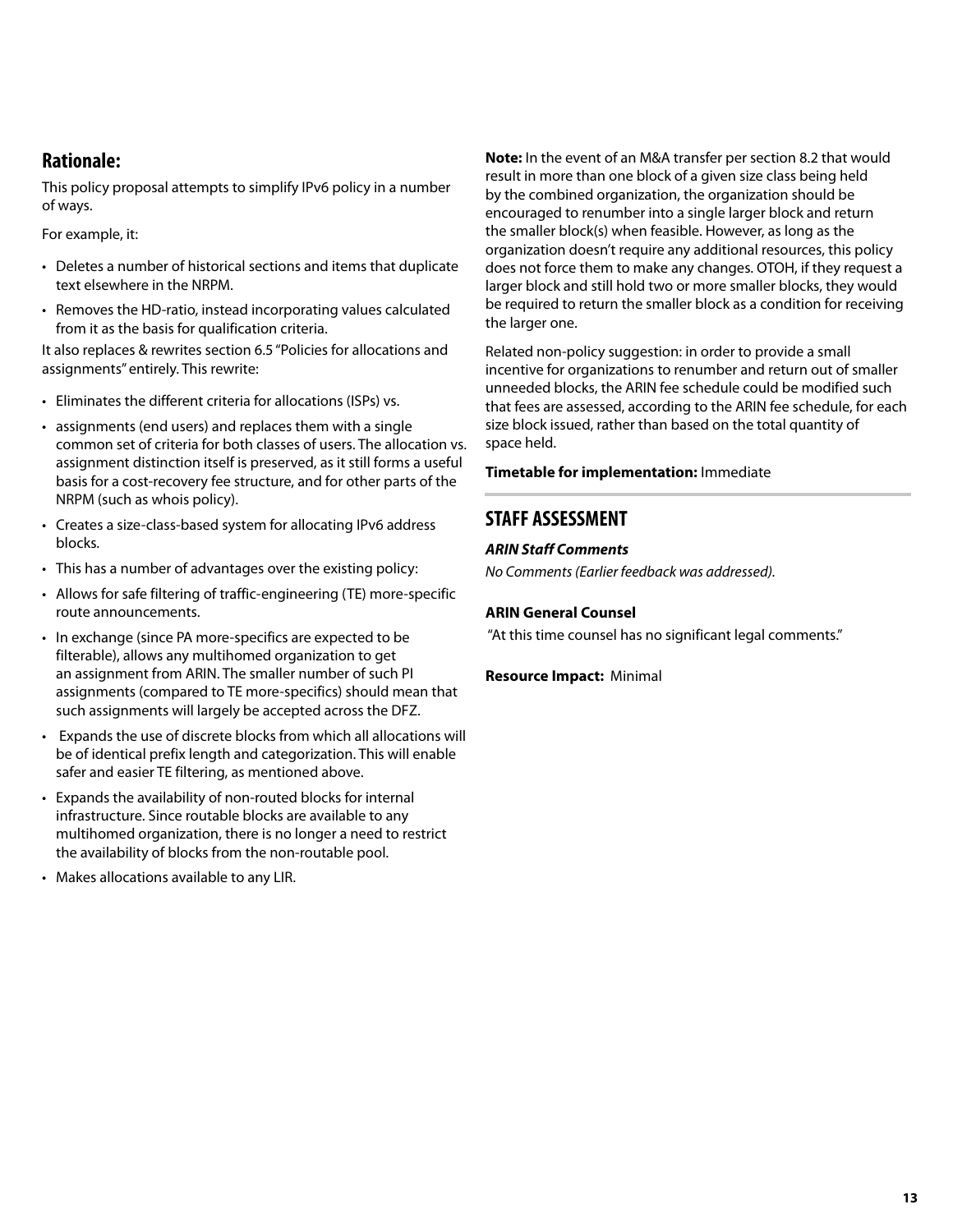# **Draft Policy 2010-8: Rework of IPv6 assignment criteria**

*https://www.arin.net/policy/proposals/2010\_8.html*

# Advisory Council Shepherds: **David Farmer and Scott Leibrand**

# **Version/Date: 5 April 2010**

# *Summary:*

- *• Allows almost all requestors, including those with private (non-Internet connected networks) to receive a /48 by meeting one of three criteria:*
	- *• Be multi-homed, or*
	- *• Have existing IPv4 assignment, or*
	- *• Provide technical justification and a 1, 2, and 5 year plan*

# **Policy Statement:**

## **6.5.8. Initial assignments**

## **6.5.8.1. Initial assignment size**

Organizations that meet at least one of the following criteria are eligible to receive a minimum assignment of /48. Requests for larger initial assignments, reasonably justified with supporting documentation, will be evaluated based on the number of sites and the number of subnets needed to support a site.

Organizations may request up to a /48 for each site in their network, with the overall allocation rounded up to the next whole prefix only as necessary. A subnet plan demonstrating a utilization of 33,689 or more subnets within a site is necessary to justify an additional /48 for any individual site, beyond this the 0.94 HD-Ratio metric of the number of subnets is used.

All assignments shall be made from distinctly identified prefixes, with each assignment receiving a reservation for growth of at least a /44. Such reservations are not guaranteed and ARIN, at its discretion, may assign them to other organizations at any time.

**Note:** Organizations with multiple sites are encouraged to consider the use /56s for smaller satellite sites.

#### **6.5.8.2. Criteria for initial assignment to Internet connected end-users**

Organizations may justify an initial assignment for connecting their own network to the IPv6 Internet, with an intent to provide global reachability for the assignment within 12 months, and for addressing devices directly attached to their network infrastructure, by meeting one of the following additional criteria:

**a**. Having a previously justified IPv4 end-user assignment from ARIN or one of its predecessor registries, or;

**b.** Currently being IPv6 Multihomed or immediately becoming IPv6 Multihomed and using an assigned valid global AS number, or;

**c.** By providing a reasonable technical justification indicating why other IPv6 addresses from an ISP or other LIR are unsuitable and a plan detailing the utilization of sites and subnets for one, two and five year periods.

Examples of justifications for why addresses from an ISP or other LIR may be unsuitable include, but are not limited to:

- An organization that operates infrastructure critical to life safety or the functioning of society, has justification based on the fact that renumbering would have a broader than expected impact than simply the number of hosts involved. These would include; hospitals, fire fighting, police, emergency response, power or energy distribution, water or waste treatment, traffic management and control, etc…
- Regardless of the number of hosts involved, an organization has justification if renumbering would affect 1000 or more individuals either internal or external to the organization.

### **6.5.8.3 Criteria for initial assignment to non-connected networks**

Organizations may justify an initial assignment for operating their own non-connected IPv6 network and for addressing devices directly attached to their network infrastructure, by meeting one of the following additional criteria:

**a.** Having a previously justified IPv4 end-users assignment from ARIN or one of its predecessor registries, or;

**b.** By providing a reasonable technical justification indicating why an assignment for a non-connected networks is necessary, including the intended purpose for the assignment, and describing the network infrastructure the assignment will be used to support. Justification must include why Unique Local IPv6 Unicast Addresses (ULA) is unsuitable and a plan detailing the utilization of sites and subnets for one, two and five year periods.

Examples of justifications for why ULA may be unsuitable include, but are not limited to:

- The need for authoritative delegation of reverse DNS, including documentation why this is necessary.
- The need for documented uniqueness, beyond the statistical uniqueness provided by ULA, including documentation why this is necessary.
- A documented need to connect with other networks connected to or not connected to the Internet

**NOTE:** Organizations are encouraged to consider the use of ULA, for non-connected networks, see RFC 4193 for details.

#### **6.5.9. Subsequent assignments**

Subsequent assignments may be made when the need for additional sites or subnets are justified with reasonable supporting documentation. When possible, subsequent assignments will be made from an adjacent address block.

Organizations may request up to a /48 for each site in their network, with the overall allocation rounded up to the next whole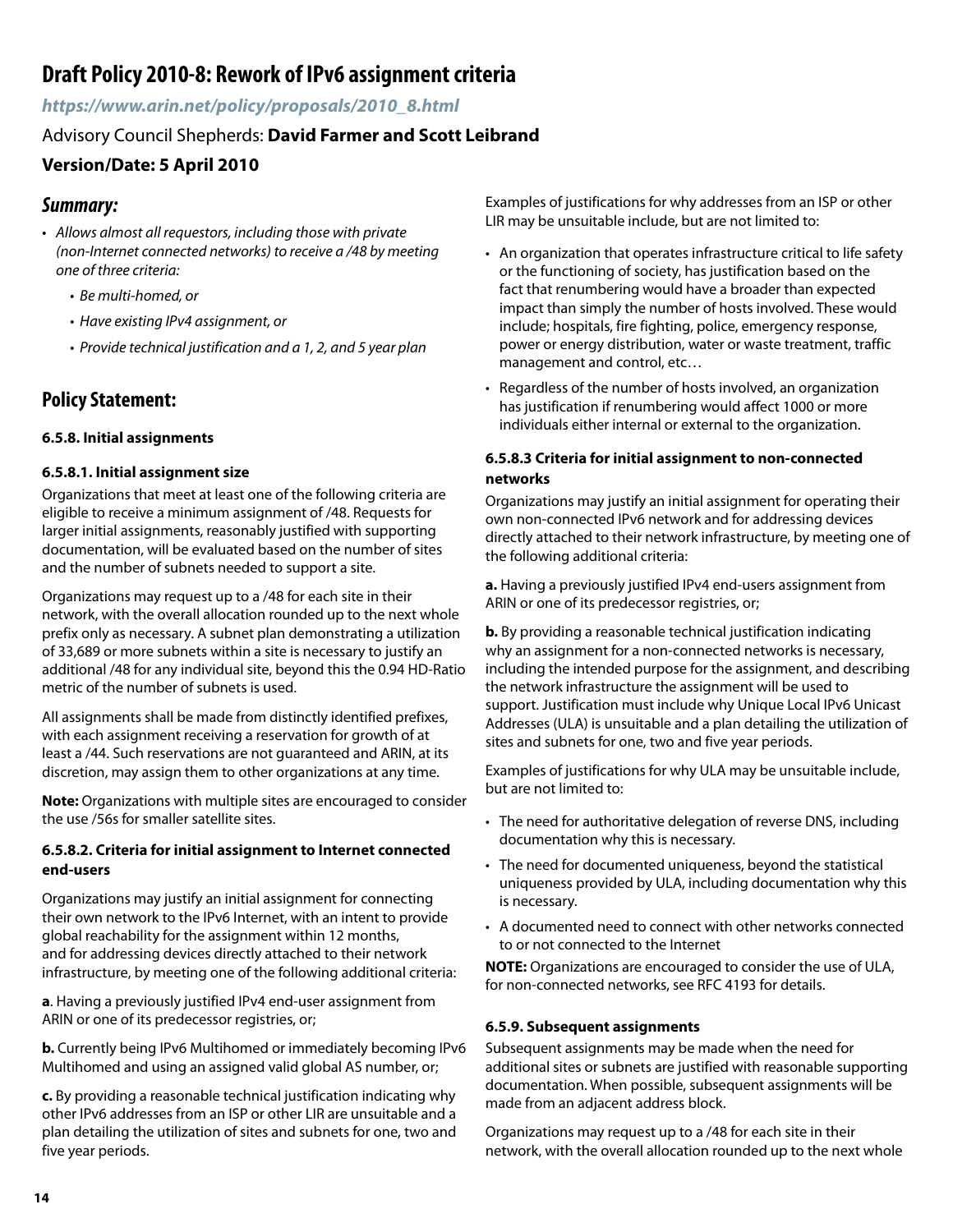prefix only as necessary. A subnet plan demonstrating a utilization of 33,689 or more subnets within a site is necessary to justify an additional /48 for any individual site, beyond this the 0.94 HD-Ratio metric of the number of subnets is used.

**Note:** Organizations with multiple sites are encouraged to consider the use of /56s for smaller satellite sites.

#### **[Move current 6.5.9 Community Network Assignments as-is to section 6.5.10.]**

# **Rationale:**

This proposal provides a complete rework of the IPv6 end-user assignment criteria, removing the dependency on IPv4 policy, while maintaining many of the basic concepts contained in the current policies. The order of the subsections of 6.5.8 was rearranged moving the initial assignment size to 6.5.8.1 and subsequent assignments to 6.5.9. This will facilitate adding future criteria without additional renumbering of current policies.

The initial assignment criteria include the following general concepts:

- When Internet connectivity is use to justify resources it is implied the resources should be advertised to the Internet, within some reasonable time frame after they are received.
- Previously justified IPv4 resources may be used to justify the need for IPv6 resources.
- Internet multihoming is sufficient justification for an end-user assignment in and of itself.
- Other Internet connected end-users must justify why an ISP or LIR assignment is not sufficient for their needs.
- Non-connected networks must describe the purpose and network infrastructure the assignment will be supporting, including why ULA is not sufficient for their needs.
- Organizations with multiple sites are allowed to request a /48 for each site, with a suggestion to use /56s for smaller sites.
- While HD-Ratio is not completely eliminated it really only applies to situations that an individual site of an organization needs more that a /48.

#### **Timetable for implementation:** Immediate

# **STAFF ASSESSMENT**

#### *ARIN Staff Comments*

- *• The policy adds very specific criteria for assigning a site more than a /48. Having thisspecific criteria lay outsuch clear rules makes it easier for both requesters and ARIN staff to understand and providesthe type of necessary detailsthat have been missing from the current policy. (Staff understandsthat this policy allows an organization to define what a site is.)*
- *• 6.5.8.2 relaxesthe current qualification criteria for a /48 persite and opens up the policy to pretty much everyone. Thisshould significantly increase the number of assignments ARIN makes each year.*

#### **ARIN General Counsel**

"This proposal poses no significant legal issues."

#### **Resource Impact:** Minimal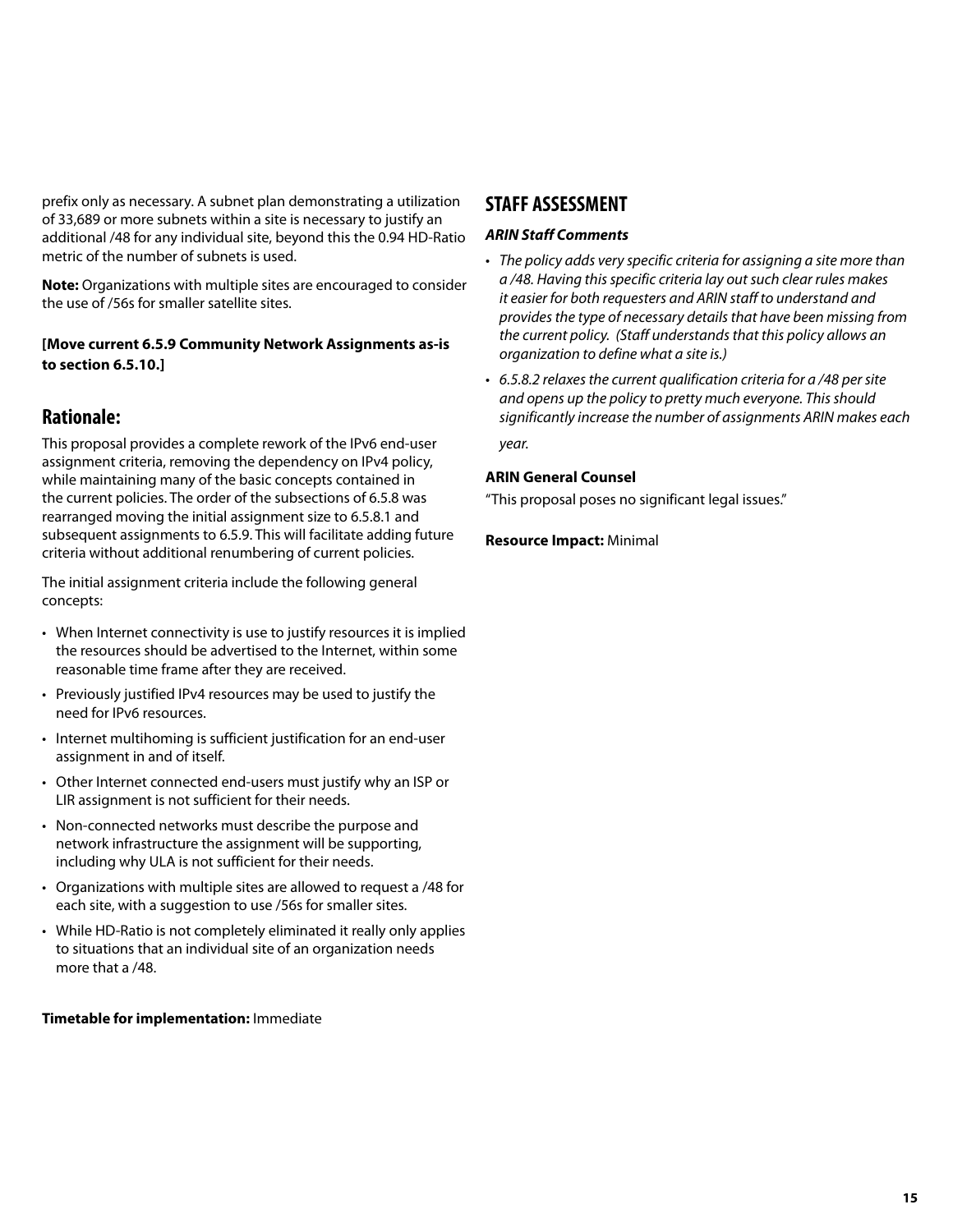# **POLICY DEVELOPMENT PROCESS**

This version of the ARIN Policy Development Process was published on 7 January 2009. It supersedes the previous version.

# **Part One – Principle**

# **1. Purpose**

This document describes the ARIN Policy Development Process (PDP). The ARIN PDP is the process by which all policies governing the management of Internet number resources in the ARIN region are developed by and for the ARIN community. ARIN's Internet number resource policies are documented community decisions that directly determine the rules by which ARIN manages and administers Internet number resources.

Internet number resource policies are developed in an open and transparent manner by the Internet community. Anyone may participate in the process - ARIN membership is not required. The Policy Development Process (PDP) described in this document defines how policy is established in the ARIN region. Part I of this document provides background information regarding the ARIN PDP and Part II provides the details of the process.

# **2. Scope**

**1.** Policies developed through the PDP are community selfregulatory statements that mandate or constrain actions. They apply throughout the ARIN region. Policies contribute to the security and stability of the Internet as they foster good stewardship of Internet number resources by ensuring fair distribution of resources and facilitating the operation of the Internet by those who use them.

**2.** Policies developed through the PDP do not describe a step-by-step process. Such a process is a called a procedure. Procedures are established by the policy implementer to execute the policy in such a manner to comply with the policy.

**3.** Polices developed through the PDP do not define a service to be offered by ARIN.

**4.** Policies developed through the PDP do not define or establish ARIN fees. All matters concerning fees are a fiduciary responsibility of the Board of Trustees.

**5.** The ARIN Board of Trustees adopts draft policies recommended to it by the ARIN Advisory Council if the Board determines that the PDP has been followed, that support and consensus for a policy has been reached among the community, and if the draft policies are consistent with ARIN's Articles of Incorporation and Bylaws and with the applicable laws and regulations.

**6.** Internet number resource policies are distinctly separate from ARIN general business practices and procedures. ARIN's general business practices (including fees) and procedures are not within the purview of the Policy Development Process. (The ARIN Consultation and Suggestion Process can be used to propose changes in non-policy areas.)

**7.** This version of the ARIN PDP is designed to bring forth clear, technically sound and useful policy; reduce overlapping policy proposals; require both staff and legal assessments; give adequate opportunity for discussion prior to each public

policy meeting; and provide a means of review prior to possible adoption. The PDP empowers the ARIN Advisory Council as a policy development body with checks and balances, and maintains an open and transparent process.

# **3. Policy Development Principles**

All policies are developed following three principles: open, transparent, and bottom-up.

# **3.1. Open**

All policies are developed in an open forum in which anyone may participate. There are no qualifications for participation. Policy discussions in the ARIN region are conducted in an open, publicly accessible forum that consists of a Public Policy Mail List (PPML) and the Public Policy Meeting (PPM). Anyone may subscribe to the PPML and anyone may attend a PPM via the Internet or in person.

# **3.2. Transparent**

All aspects of the PDP are documented and publicly available via the ARIN website. The PPML is archived. The proceedings of each PPM are published. All policies are documented in the Number Resource Policy Manual (NRPM). All policy statements in the NRPM are cross referenced to the original policy proposal, the archives of the PPML, all related PPM proceedings, and the minutes of the appropriate Advisory Council and the ARIN Board of Trustees meetings. Finally any procedures that are developed to implement the policy are documented, publicly available, and not deviated from by the ARIN staff.

# **3.3. Bottom Up**

All policies in the ARIN region are developed by the ARIN community from the bottom up. The community initiates proposals; the ARIN Advisory Council develops the proposals into draft policies which are then discussed by the community. When the Advisory Council determines that the community has reached consensus on a proposal it recommends it to the Board of Trustees who after receipt adopts the draft policy as a policy. The Board of Trustees may not disapprove a policy, but if it has concerns about a draft policy, it may refer it back to the Advisory Council for further work.

# **4. Policy Development Process Philosophy**

Internet number resource management requires good stewardship and judicious management. Thus policies must be developed that ensure fair distribution, meet technical requirements, and enable administration. All policy statements must be clear, complete, and concise. The criteria that are defined must be simple and obtainable.

# **4.1. Fair Distribution**

Although the available amount of Internet number resources appears to be infinitely large, their defined characteristics create a finite resource to which principles of conservation must be applied. These defined characteristics include the recognition of network topology realities. To prevent capricious consumption such as stockpiling, Internet number resource policies provide for the distribution according to demonstrated operational needs.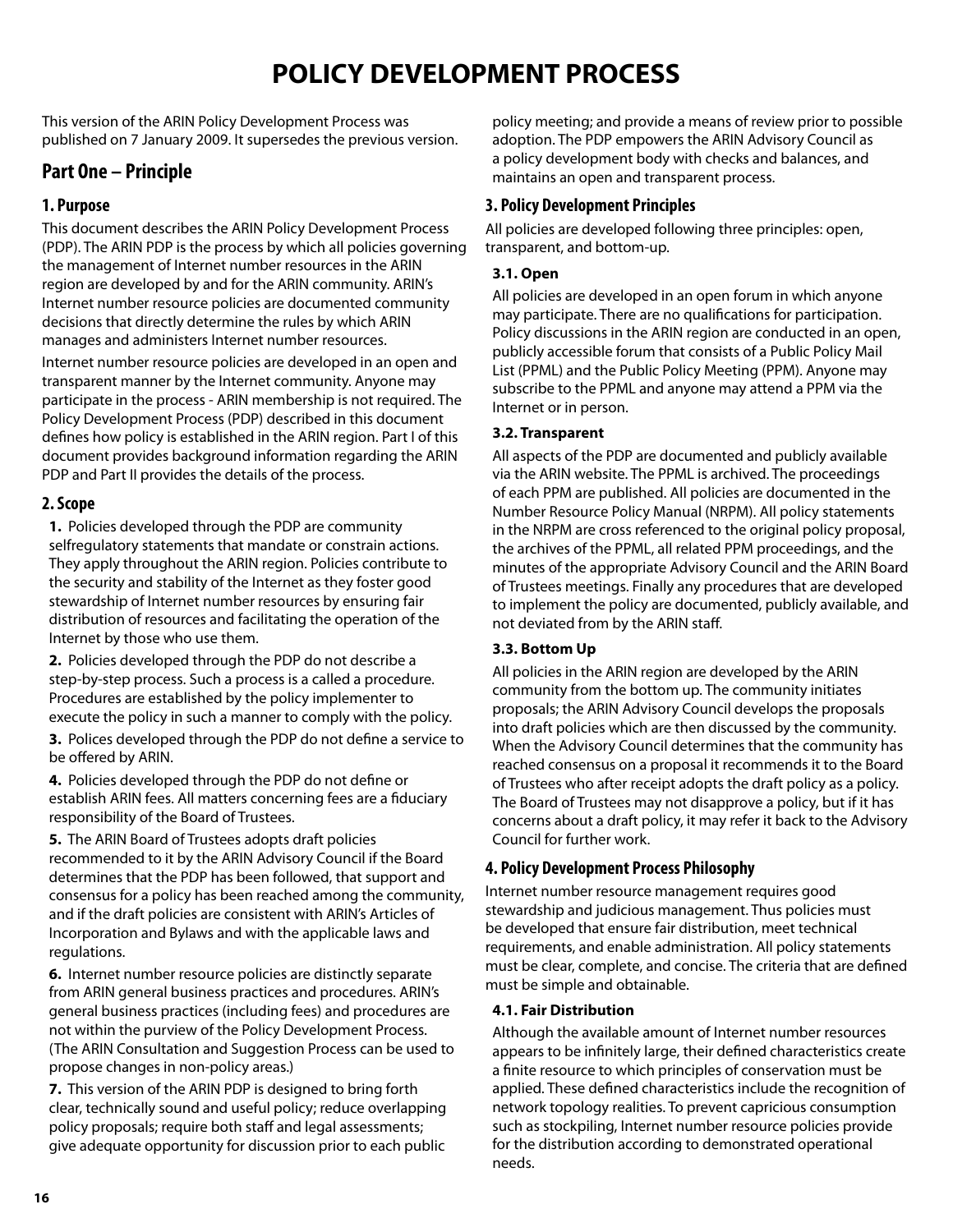#### **4.2. Technical Requirements**

Policies must meet the technical requirements for the way that they are used in the operational environment. Polices must allow for aggregation of Internet number resources in a hierarchical manner to permit the routing scalability which is necessary for proper Internet routing. However, polices cannot guarantee routability of any particular Internet number resource as that is dependent on the actions of the individual Internet operators. Polices must not create a situation in which Internet number resources intended for public operation are not globally unique.

#### **4.3. Administration**

Policies must enable administration and management of Internet number resources that is neutral, impartial, and consistent. Policies must be unambiguous and not subject to varying degrees of interpretation.

#### **5. Terms**

#### **Proposal**

An idea for a policy that is submitted to the Advisory Council using the policy proposal template.

#### **Draft Policy**

A policy proposal that has been developed by the Advisory Council from individual submitted proposals or merged proposals, reviewed by ARIN staff and legal counsel, and posted for discussion on the PPML.

#### **Policy**

A draft policy that has the support of the community and the Advisory Council, and has been adopted by the Board of Trustees.

# **6. The PDP Cycle**

The policy development process is composed of a five (5) phase cycle – need, discussion, consensus, implementation, and evaluation.

#### **6.1. Need**

The PDP cycle begins with the identification of a need for either a new policy or the revision or elimination of an existing policy. This need is usually determined by a change in technology, a change in the operational environment of the Internet, or the result of the experience of the implementation of an existing policy.

#### **6.2. Discussion**

Draft policies are discussed by the community both on the public policy mailing list and in the public policy meeting.

#### **6.3. Consensus**

The Advisory Council determines the consensus of the community regarding the draft policy. It evaluates the type and amount of support and opposition to a policy as expressed by the community on the ppml and in the public policy meeting.

#### **6.4. Implementation**

The policy is implemented by ARIN staff using published procedures.

#### **6.5. Evaluation**

The implementation experience of the policy is periodically reviewed by the staff who reports the results to the Advisory

#### Council and the community.

# **Part Two – The Policy Development Process**

This section provides the details of the ARIN Policy Development Process. A graphical flow depiction of the process is provided at Appendix A. All days are calendar days unless otherwise specified.

### **1. The Policy Proposal**

Policy proposals may be submitted by anyone in the global Internet community except for members of the ARIN Board of Trustees or the ARIN staff. Proposals may be submitted any time to the ARIN staff for delivery to the Advisory Council using the template at Appendix B. There is no deadline for the submittal of policy proposals. Besides delivering the policy proposal to the Advisory Council, the staff will post the policy proposal to the public policy mailing list so that the community will be provided the ability to comment on the proposal. Policy proposals posted to the PPML by individuals will not be considered by the Advisory Council until the proposal is submitted to the staff and delivered to them. Only policy proposals that are developed into draft policies by the Advisory Council, or successfully petitioned, will be discussed for adoption on the PPML and at the public policy meeting.

# **2. Draft Policy**

Upon receipt of a policy proposal, the Advisory Council assumes control of the proposal. The Advisory Council evaluates policy proposals and develops them into technically sound and useful draft policies that, if adopted, will make a positive contribution to the Number Resource Policy Manual. The development of draft policy consists of several steps.

#### **2.1. Clarity & Understanding**

Upon receipt of a policy proposal the ARIN staff will work with the proposal originator to ensure there is clarity and understanding of the proposal text. Staff does not evaluate the proposal itself at this time, their only aim is to make sure that they understand the proposal and believe that the community will as well. Staff reports the results of this step to the Advisory Council within 10 days.

#### **2.2. Development & Evaluation**

The Advisory Council develops a draft policy. During this effort they may take any action such as rewrite, abandon, merge various proposals, or use a proposal as an idea to generate a draft policy. The Advisory Council must make a decision regarding any policy proposal at their next regularly scheduled meeting that occurs after the Advisory Council receives the Clarity and Understanding Report from staff. If the period before the next regularly scheduled meeting is less than 10 days, then the period may be extended to the subsequent regularly scheduled meeting, but the period shall not be extended beyond 45 days. The Advisory Council will announce its decision regarding any policy proposal once they have decided how to utilize the proposal.

Once the Advisory Council crafts a draft policy it submits it for staff and legal review. This review will be completed within 10 business days. Upon receipt of the staff and legal comments, the Advisory Council examines staff and legal comments to ensure its understanding and resolve any issues that may have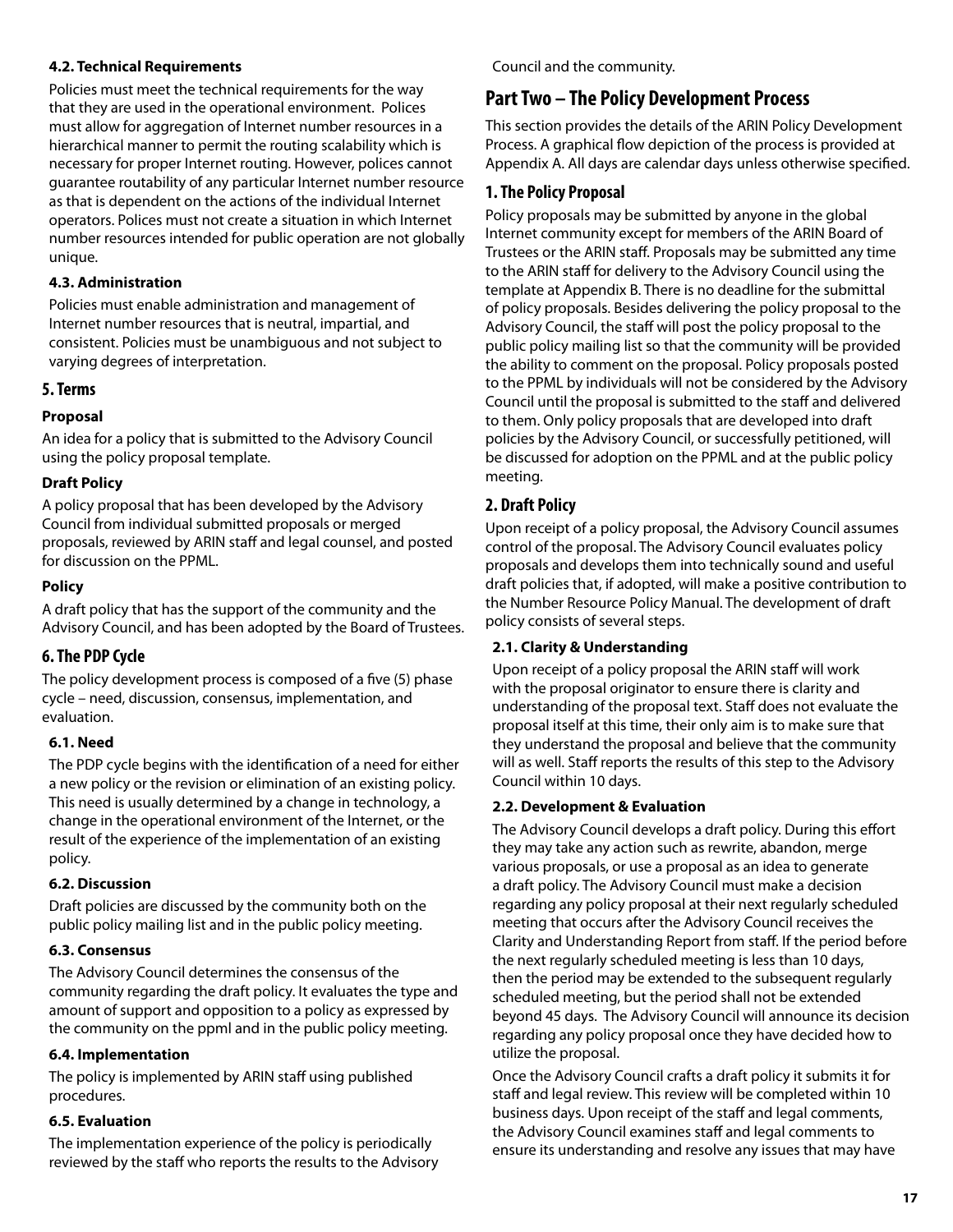been raised. These comments may cause the Advisory Council to revise its draft policy.

#### **2.3. Discussion & Review**

Once the Advisory Council completes its work on a draft policy, to include the staff and legal reviews, it publishes the draft policy and accompanying staff and legal reviews on the PPML for review and discussion. In order for a draft policy to be considered for adoption discussion at a public policy meeting it must be published on the PPML at least 35 days prior to the public policy meeting.

#### **2.4 Discussion Petition**

Any member of the community, including a proposal originator, may initiate a Discussion Petition if they are dissatisfied with the action taken by the Advisory Council regarding any specific policy proposal. If successful, this petition will change the policy proposal to a draft policy which will be published for discussion and review by the community on the PPML and at an upcoming public policy meeting.

The Discussion Petition must be initiated within 5 business days of announcement of the Advisory Council's decision regarding a specific policy proposal; the petition must include the proposal and a petition statement. The petition duration is 5 business days. The ARIN President determines if the petition succeeds (success is support from at least 10 different people from 10 different organizations). In order to be considered at an upcoming public policy meeting, the petition must be successfully completed at least 35 days prior to that meeting.

A successful petition may result in competing versions of the same draft policy. Staff and legal reviews will be conducted and published for successful petitions.

All draft policies that are selected by the Advisory Council or successfully petitioned are published for review and discussion on the public policy mailing list.

#### **3. Public Policy Meeting**

Those draft policies that are published at least 35 days prior to a public policy meeting will be placed on the agenda of that meeting for adoption discussion. In the period leading up to the public policy meeting changes may be made to the text of the draft policy. At 10 days prior to the public policy meeting no further changes will be made to the draft policy text so that a single text for each draft policy is considered at the meeting. The text remains frozen until after the completion of the public policy meeting.

The draft policies that have been selected by the Advisory Council are presented by the Advisory Council at the public policy meeting. Draft policies resulting from successful petitions are presented by the petitioner. Competing draft policies, if any, will be discussed together. Discussion and votes at the meeting are for the consideration of the Advisory Council.

#### **4. Consensus**

#### **4.1 Discussion Evaluation**

At the conclusion of the public policy meeting, the Advisory Council controls all draft policies, including those that were successfully petitioned. The Advisory Council reviews all draft policies and, taking into account discussion on the PPML and

at the public policy meeting, decides what to do with each one within 30 days following the public policy meeting. The Advisory Council may take any action such as rewrite, merge, abandon, or send to last call the draft policies. The results of the Advisory Council's decisions are announced to the PPML. Draft policies that are not abandoned or sent to last call are placed on the AC docket for further development and evaluation.

#### **4.2 Last Call Petition**

Any member of the community, including a proposal originator, may initiate a Last Call Petition if they are dissatisfied with the action taken by the Advisory Council regarding any draft policy. If successful, this petition will move the draft policy to last call discussion and review by the community on the PPML.

The Last Call Petition must be initiated within 5 business days of the announcement of the Advisory Council's decision regarding a specific draft policy; the petition must include the draft policy and a petition statement. The petition duration is 5 business days. The ARIN President determines if the petition succeeds (success is support from at least 10 different people from 10 different organizations).

#### **4.3 Last Call**

The Advisory Council selects draft policies that have the support of the community and the Advisory Council and sends these draft policies to a last call for review and discussion by the community on the PPML. The last call period will be for a minimum of 10 days. The Advisory Council may decide that certain draft policies require a longer last call period of review, such as those that were revised based on comments received while the text was frozen. If the Advisory Council sends a draft policy to last call that is different from the frozen version, then the Advisory Council will provide an explanation for all changes to the text.

#### **4.4. Last Call Review**

Within 30 days of the end of last call the Advisory Council determines consensus for each draft policy by reviewing last call comments, revisiting its decision (the Advisory Council may take any action such as rewrite, merge, or abandon), and determining readiness for consideration by the Board of Trustees. If the Advisory Council modifies a draft policy, it will be sent to another last call or may be placed back on the docket of the Advisory Council for further development and evaluation.

The results of the Advisory Council's decisions are announced to the PPML. The Advisory Council forwards the draft policies that it supports to the Board of Trustees for consideration.

#### **4.5 Board of Trustees Consideration Petition**

Any member of the community may initiate a Board of Trustees Consideration Petition if they are dissatisfied with the action taken by the Advisory Council regarding any last call review. If successful, this petition will move the draft policy for consideration by the Board of Trustees. The Board of Trustees Consideration Petition must be initiated within 5 business days of the announcement of the Advisory Council's decision regarding a specific last call review of a draft policy; the petition must include the draft policy and a petition statement. The petition duration is 5 business days. The ARIN President determines if the petition succeeds (success is support from at least 10 different people from 10 different organizations).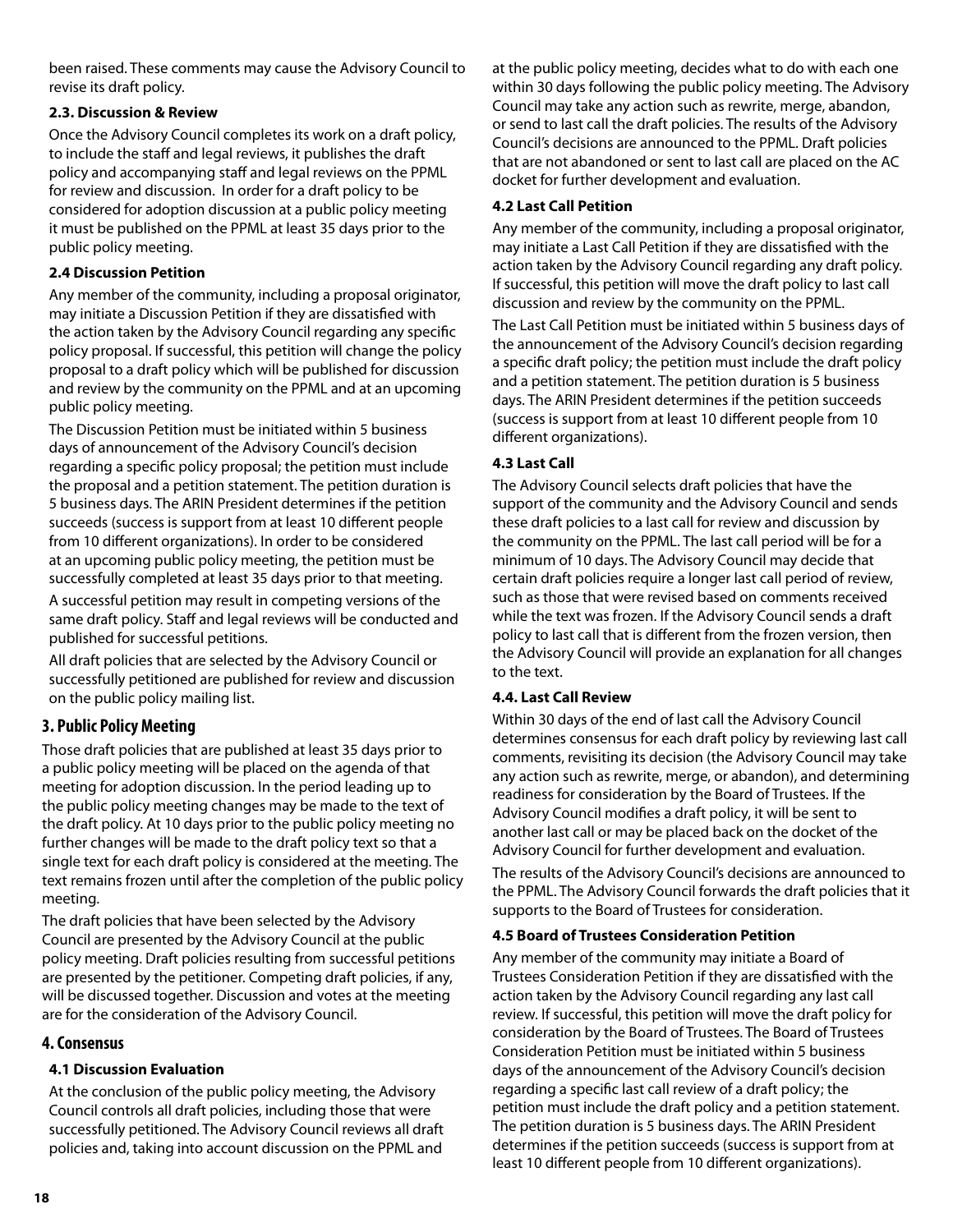# **5. Board of Trustees Review**

The ARIN Board of Trustees reviews and evaluates each draft policy within 30 days of receipt. The Board examines each draft policy in terms of fiduciary risk, liability risk, conformity to law, development in accordance with the ARIN PDP, and adherence to the ARIN Articles of Incorporation and Bylaws. The Board may adopt, reject or remand draft policies to the Advisory Council. Rejections will include an explanation. Remands will include an explanation and a recommendation. The Board may also seek clarification from the Advisory Council without remanding the draft policy. The results of the Board's decision are announced to the community via PPML.

## **6. Implementation**

The projected implementation date of the policy is announced at the time that adoption of the policy is announced. ARIN staff updates the NRPM to include the adopted policy and implements and publishes a new version of the manual.

# **7. Special Policy Actions**

## **7.1. Emergency PDP**

The Board of Trustees may initiate the Emergency PDP by declaring an emergency and posting a draft policy to the PPML for discussion for a minimum of 10 business days. The Advisory Council will review the draft policy within 5 business days of the end of the discussion period and make a recommendation to the Board of Trustees. If the Board of Trustees adopts the policy, it will be presented at the next public policy meeting for reconsideration.

#### **7.2. Policy Suspension**

If, after a policy has been adopted, the Board receives credible information that a policy is flawed in such a way that it may cause significant problems if it continues to be followed, the Board of Trustees may suspend the policy and request a recommendation from the Advisory Council on how to proceed. The recommendation of the Advisory Council will be published for discussion on the PPML for a period of at least 10 business days. The Board of Trustees will review the Advisory Council's recommendation and the PPML discussion. If suspended, the policy will be presented at the next scheduled public policy meeting in accordance with the procedures outlined in this document.

If, after a policy has been ratified and put into effect, the Board of Trustees receives credible information that a policy is flawed in such a way that it may cause unforeseen problems if it is continued to be followed, the Board may suspend the policy and request a recommendation from the ARIN Advisory Council on how to proceed. The Advisory Council's recommendation will be posted for discussion on the Public Policy Mailing List for a period of at least ten working days.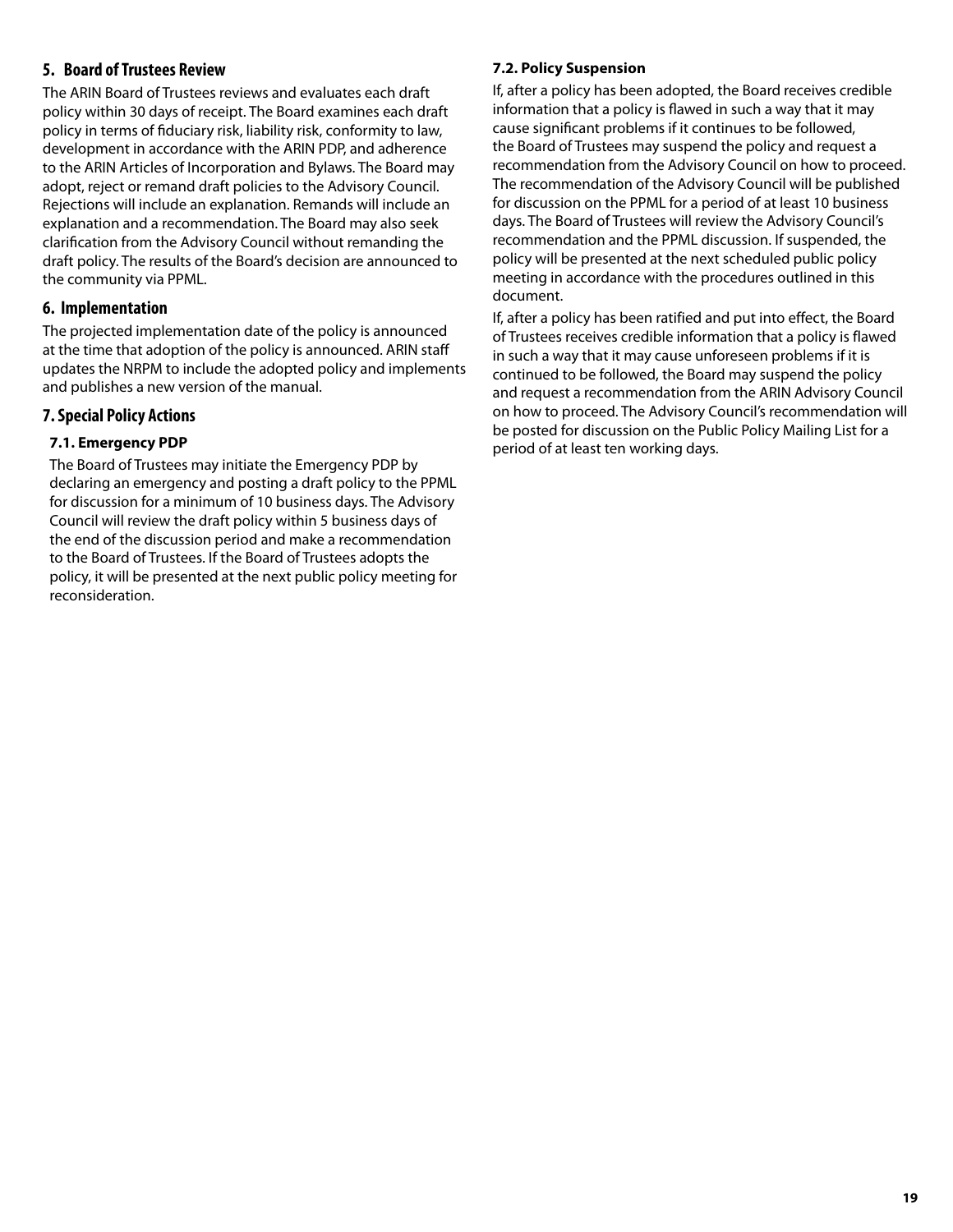# **Appendix A: PROCESS FLOW CHART**

**3**

**anyone**

**PETITION A**

**AC**

DRAFT

PROPOSAL

**REPORT**

**abandon**

# **1 Proposal**

## **Submittal**

- By anyone at anytime (not Staff or BoT)
- Submit template to policy at ARIN
- Staff posts the proposal to PPML and forwards it to the AC.

# **2 Draft Policy**

# **a. Clarity & Understanding**

- Staff and originator work together to ensure clarity and understanding of what is being proposed.
- Staff does not evaluate the proposal.
- Staff reports the result of this step to the AC within 10 days.

# **b. Development & Evaluation**

- AC assumes control of all proposals.
- AC develops and evaluates proposals to only bring forth technically sound policies that make a positive contribution to the Number Resource Policy Manual. The AC may rewrite, merge, abandon, etc.; for example, they may use a proposal as an idea to generate a draft policy.
- AC must submit for Staff and Legal review if it intends to move a draft policy forward. Review comments must be understood and addressed. Text may be revised in response.
- AC must make a decision regarding any proposal within 30 days of receipt (approx.).
- Decisions posted to PPML.

# **c. Discussion & Review**

- AC selects sound and useful draft policies for community discussion.
- Relevant staff and legal comments are published with each draft policy.
- Anyone may initiate Discussion Petition (Petition A\*) if dissatisfied with AC action.
- Staff and legal reviews are conducted for successful petitions.
- Draft policy is posted to PPML for community discussion and review.

#### **3 Public Policy Meeting**

• The PPM agenda will contain those draft policies that will have been on the PPML for at least 35 days prior to the meeting.



Draft policy text is frozen 10 days prior to PPM so that a single text for each draft<br>policy is considered at the meeting.

• The AC presents draft policies at the Public Policy Meeting; the successful petitioner presents their draft policy. Competing proposals will be discussed together.



PERDAY

**draft policy**

staff |  $\overline{\phantom{a}}$  | **originator** 

PROPOSAL

**clarity? understanding?**

 $\epsilon$ Pr $\ell$  $P_{\text{max}}$ **ROPOSAL REPORT** 

 $\leq$ **10** days

**merge rewrite**



DRAFT **DRAFT** DRAFT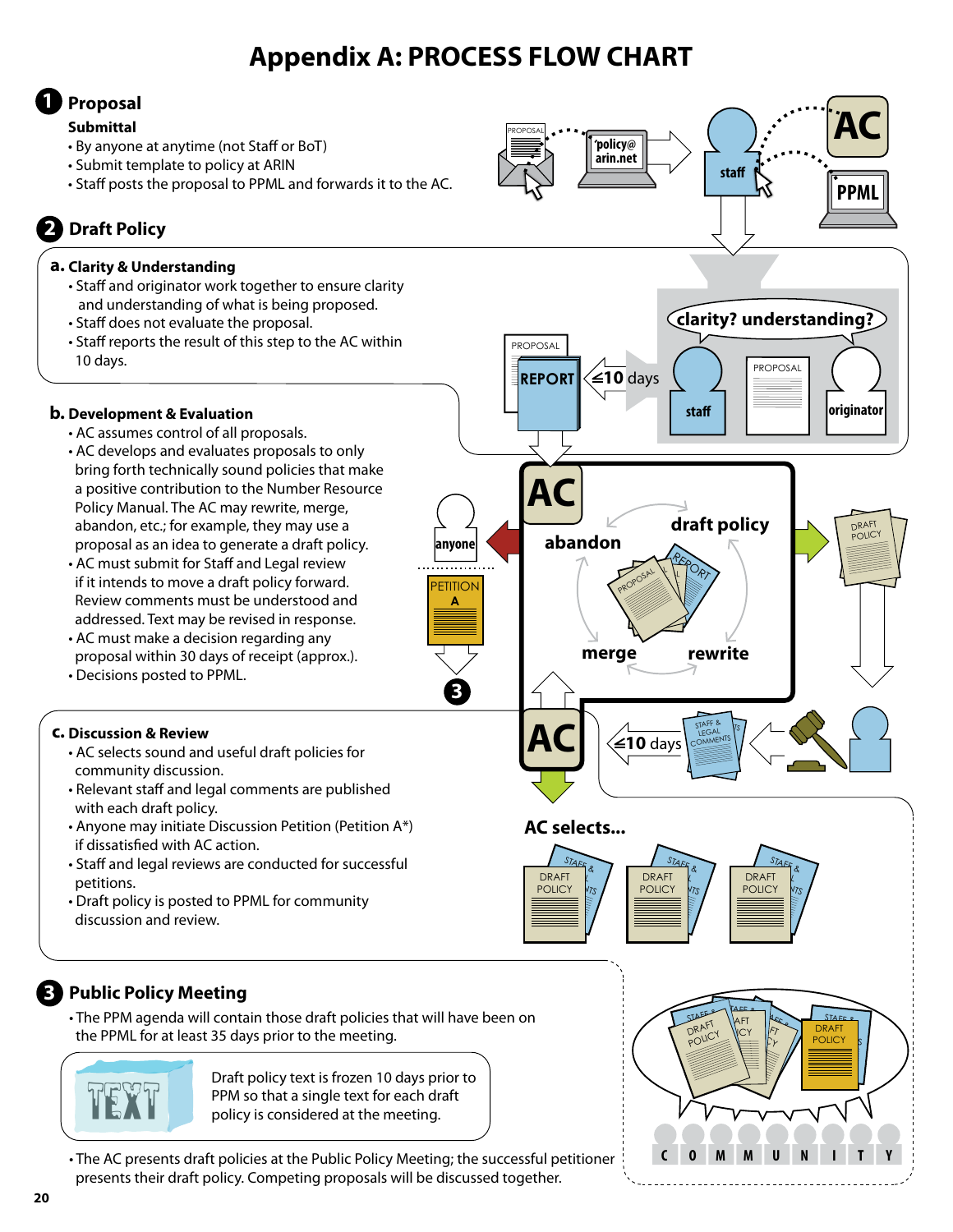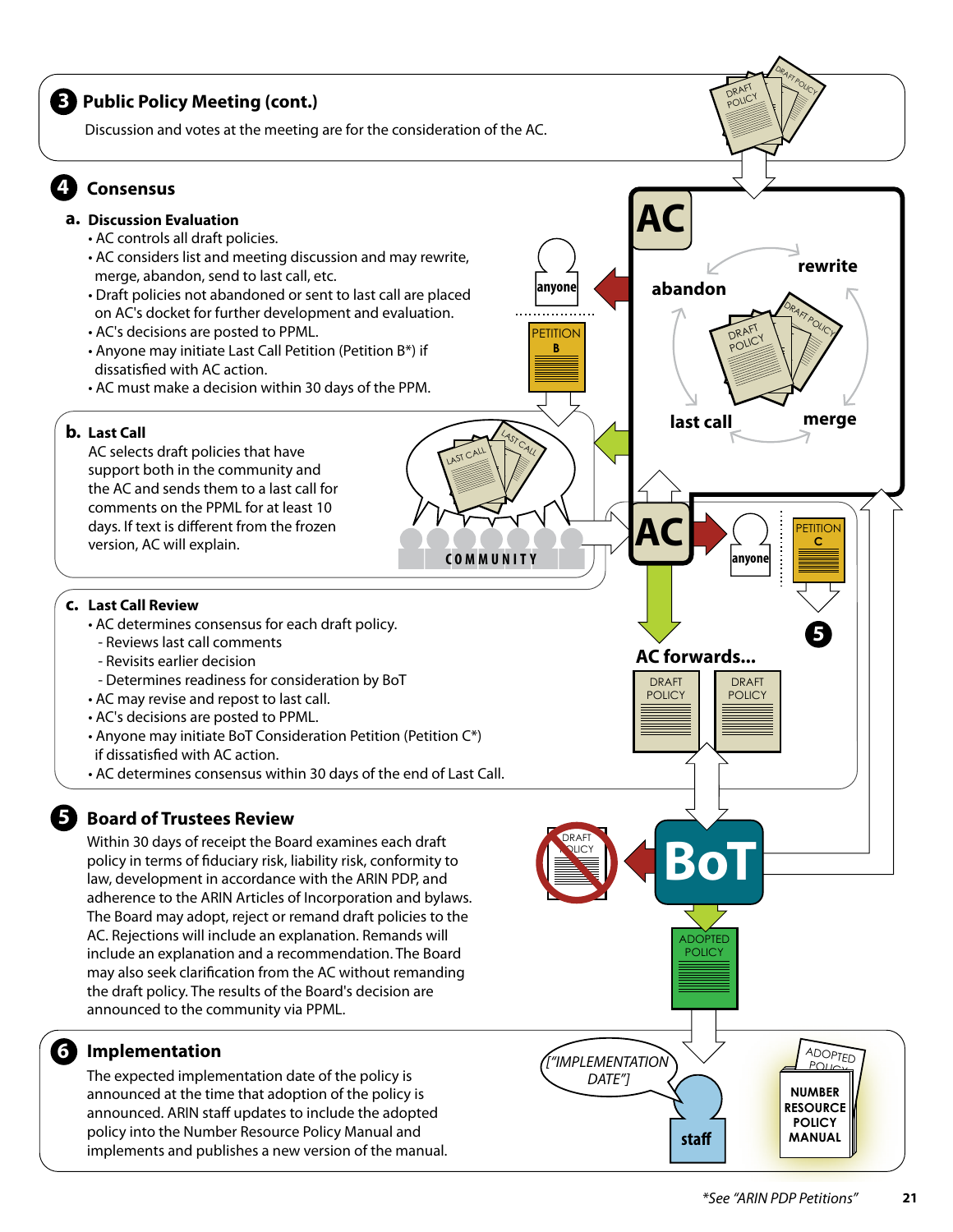# **Appendix A: PDP PETITIONS**





**Discussion Petition - If any member of the community,** including a proposal originator, is dissatisfied with the AC action on a policy proposal they can initiate a Discussion Petition to move this particular proposal to the PPML for discussion as a draft policy. Anyone may initiate the petition on the PPML (within 5 business days of publication of the AC's decision); the petition must include the proposal and a petition statement. The petition duration is 5 business days. The ARIN President determines if the petition succeeds. Success is support from at least 10 different people from 10 different organizations.



**Last Call Petition -** If any member of the community, including a proposal originator, is dissatisfied with the AC action on a draft policy they can initiate a Last Call Petition to move this particular draft policy to the PPML for last call. Anyone may initiate the petition on the PPML (within 5 business days of the publication of the AC's decision); the petition must include the draft policy and a petition statement. The petition duration is 5 business days. The ARIN President determines if the petition succeeds. Success is support from at least 10 different people from 10 different organizations.



**BoT Consideration Petition -** If any member of the community is dissatisfied with the AC action on a draft policy they can initiate a Board of Trustees Consideration Petition to move this particular draft policy for consideration by the Board of Trustees. Anyone may initiate the petition on the PPML (within 5 business days of the publication of the AC's decision); the petition must include the draft policy and a petition statement. The petition duration is 5 business days. The ARIN President determines if the petition succeeds. Success is support from at least 10 different people from 10 different organizations.



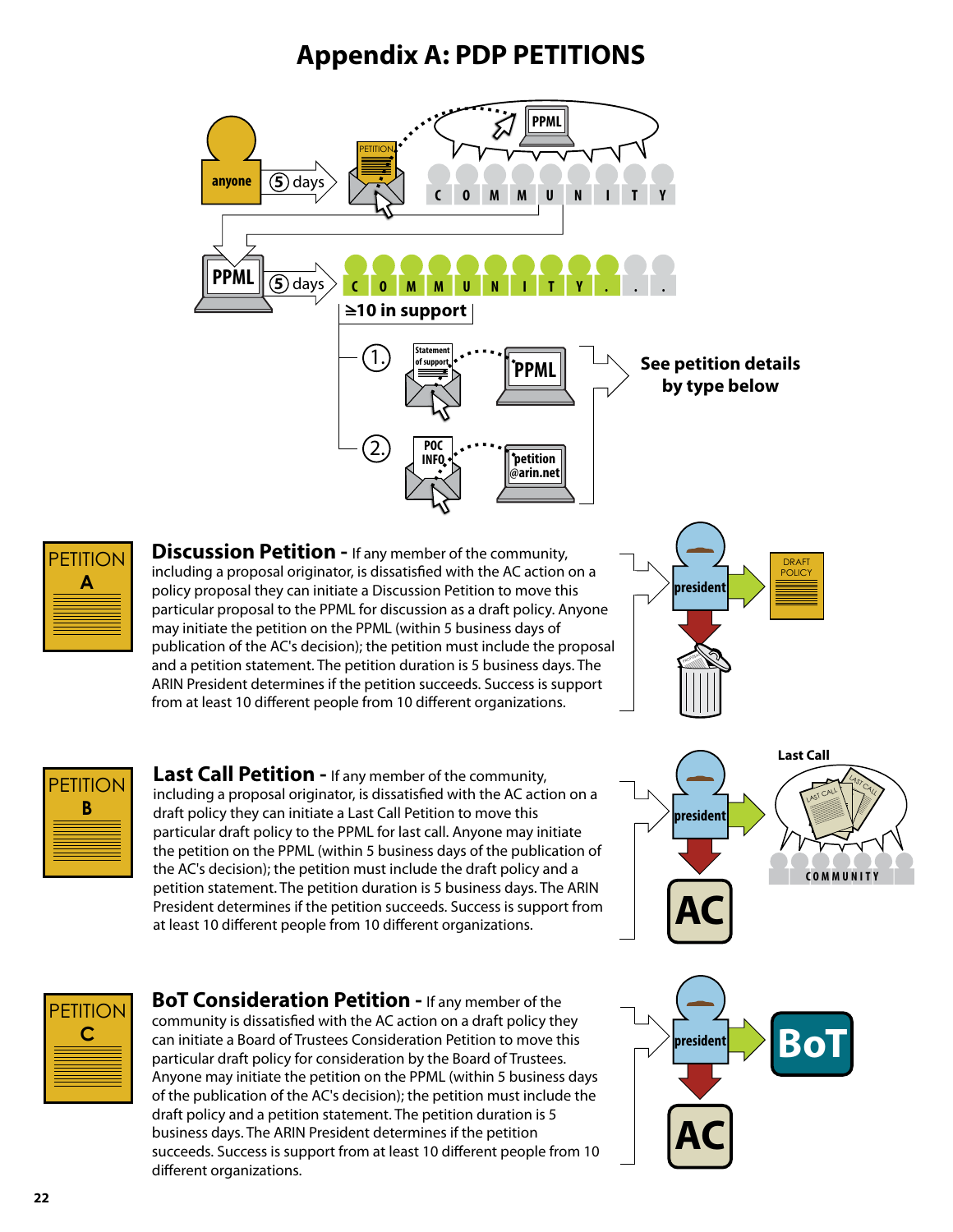# **SPECIAL BoT POLICY ACTIONS Appendix A: SPECIAL BoT POLICY ACTIONS**

# **Emergency PDP**

The Board of Trustees may initiate the Emergency PDP by declaring an emergency and posting a draft policy to the PPML for discussion (minimum 10 business days). The AC will review the draft policy within 5 business days of the end of the discussion period and make a recommendation to the BoT. If the BoT adopts the policy, it will be presented at the next PPM for reconsideration.



# **Policy Suspension**

If, after a policy has been adopted, the BoT receives credible information that a policy is flawed in such a way that it may cause significant problems if it is continued to be followed, the BoT may suspend the policy and request a recommendation from the AC on how to proceed. The AC's recommendation will be posted for discussion on the PPML for a period of at least 10 business days. The BoT will review the AC's recommendation and the list discussion. If suspended, the policy will be presented at the next scheduled PPM in accordance with the procedures outlined in this document.